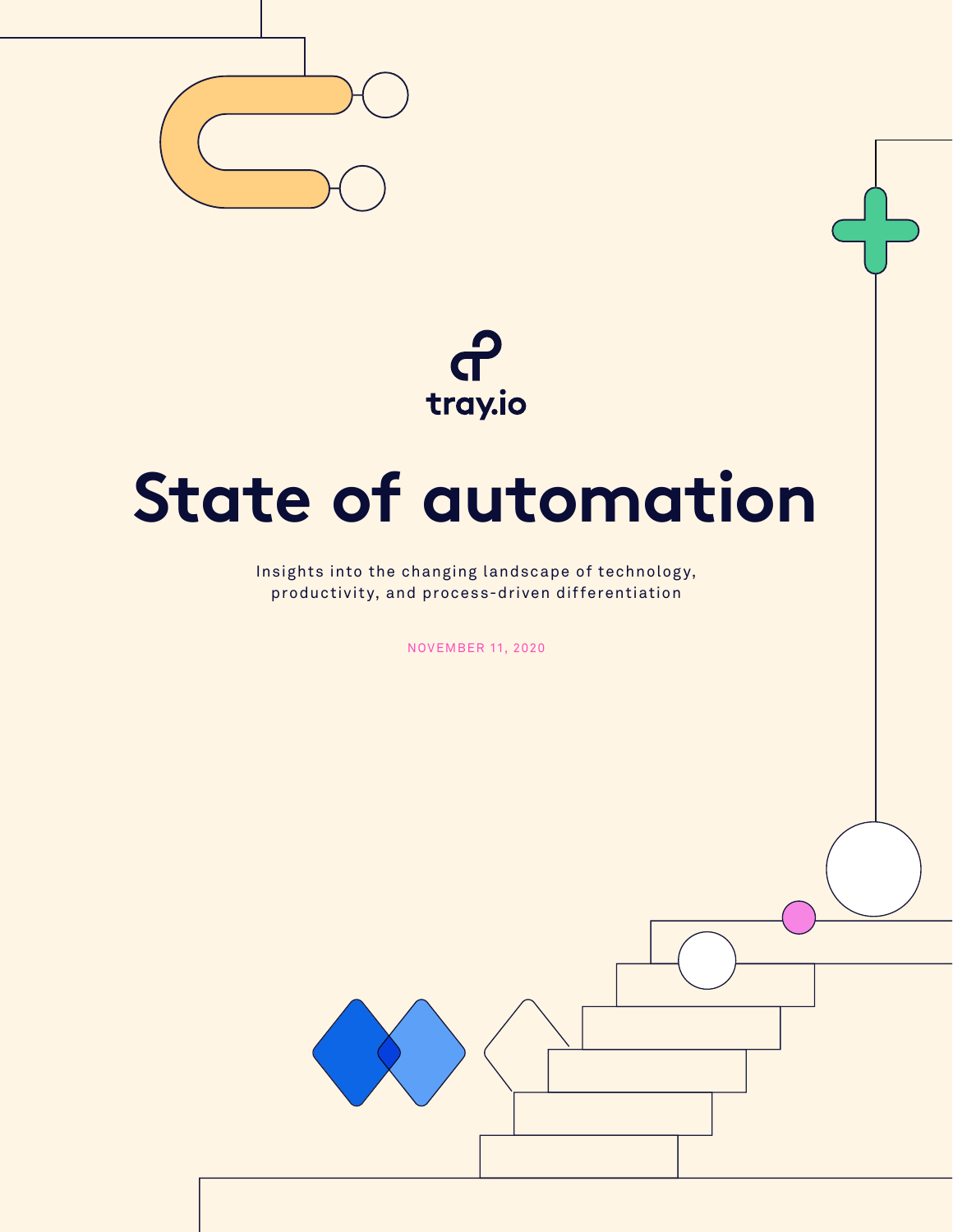#### **TABLE OF CONTENTS**

| Why automation?                            | 3  |
|--------------------------------------------|----|
| Survey methodology                         | 4  |
| Evolving business initiatives              | 6  |
| Growing software stacks                    | 9  |
| Growing stacks fuel a need for integration | 13 |
| From integrations to automation            | 18 |
| Implications and recommendations           | 27 |
| About this guide                           | 29 |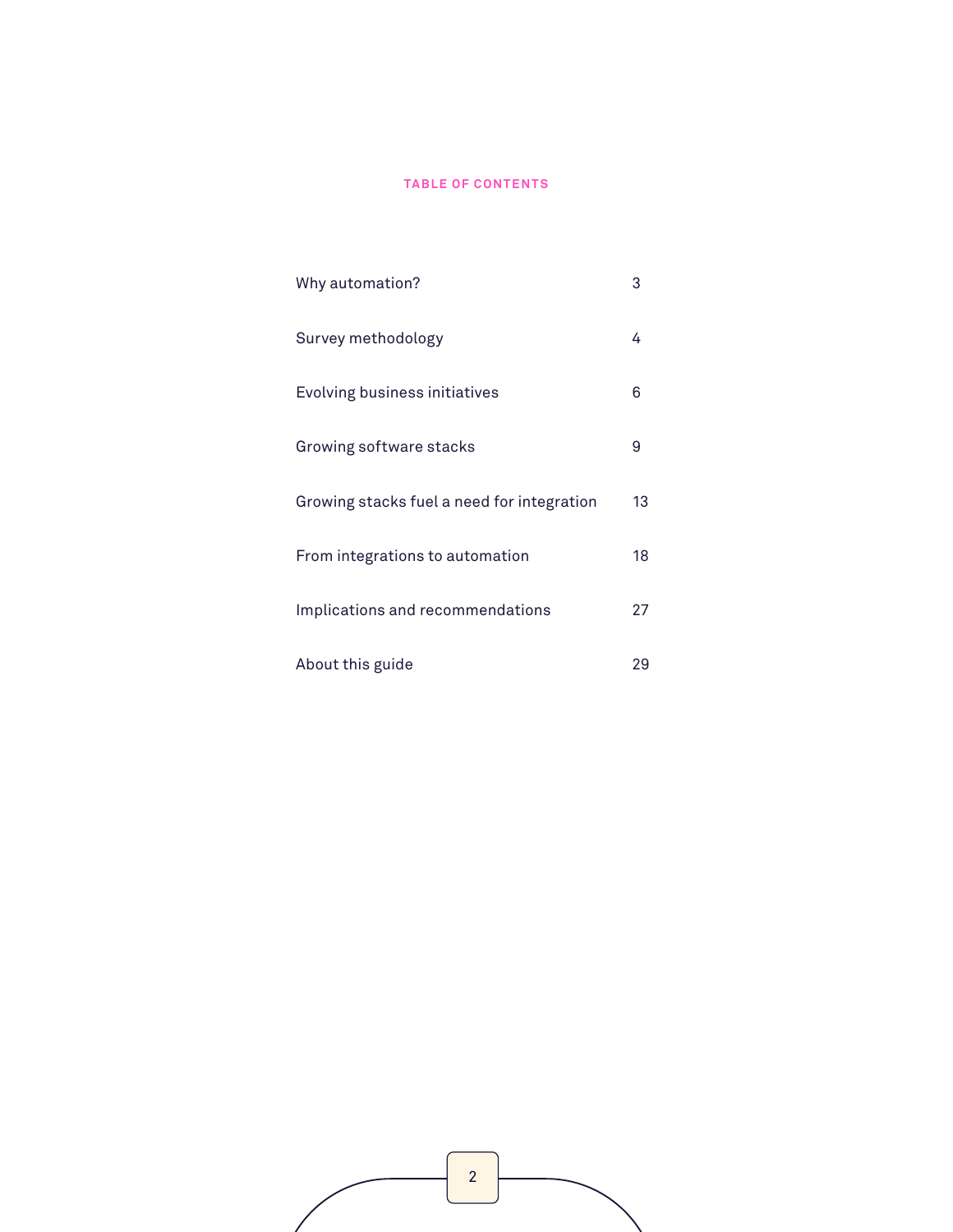## <span id="page-2-0"></span>**Why automation?**

Perhaps a better way to start would be with "What is automation?" Automation is a method or system of operations, controlled by electronic or other automatic means, to reduce the amount of required human intervention. In other words, automation is a way of making process operation smoother and more efficient. Today, for most organizations, making processes more efficient revolves around software. In many ways, software is both a creator of, and solution to, automation needs. As software stacks grow, business processes end up spanning multiple applications, and the need to orchestrate activities and data flows across them increases.

To better understand the needs that are driving automation projects, we surveyed 200 business professionals across 13 different industries. We asked about their major business initiatives, how and when they acquire software, where they struggle with manual, inefficient work, and the extent to which they make investments in automation. The results paint a picture of a changing business landscape:

- **•** Employee productivity, and especially sales and marketing efficiency, are significant drivers of technology investments. Companies across the board are looking to do more with less.
- **•** Growing tech stacks do not always lead to growing efficiencies. Professionals across departments report spending significant amounts of time on manual tasks rather than higher-value work.
- **•** Almost all organizations are investing in some level of automation, but most of it is around ad-hoc projects rather than formal, structured programs.
- **•** As automation programs mature, organizations are more likely to empower business users with tooling to build their own automations, and less likely to rely on outside consultants.
- **•** Regardless of maturity, organizations typically see greater efficiency gains through automation programs compared to packaged software applications.

This e-book details these and other findings from the survey, including what organizations see as the biggest hurdles to successful automation initiatives, and their expectations for automation growth in the coming years. While companies experience definite challenges, most expect their investments in automation to increase in coming years.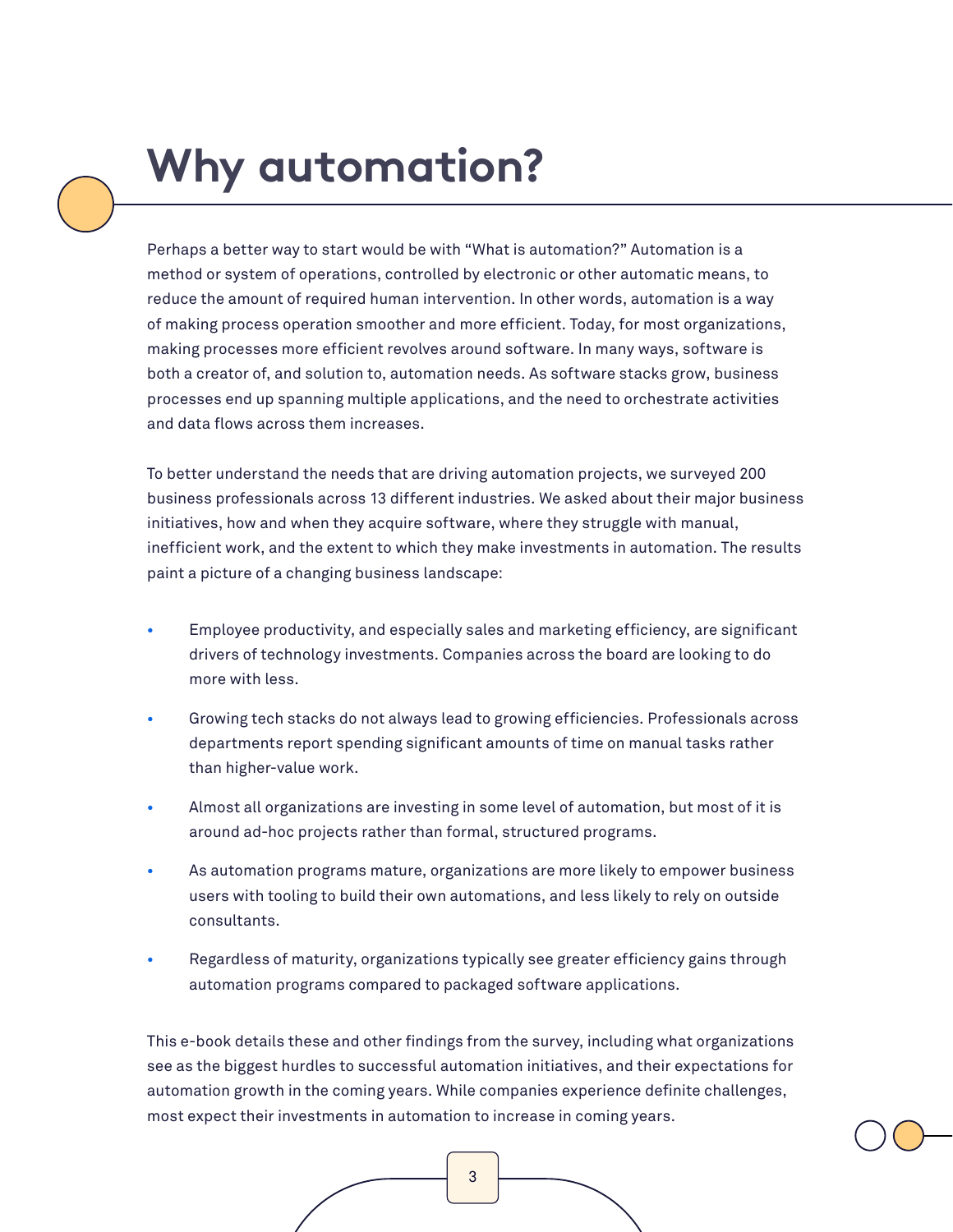## <span id="page-3-0"></span>**Survey methodology**

We surveyed a wide range of professionals across organizations in North America. Company profiles varied widely, with the exception of very small organizations (less than 50 employees). While these organizations have valid use cases and need for automation initiatives, their approach and outcomes from automation are likely to be less relevant to larger organizations.

Participants responded to questions about their organizational and business priorities, their use of software applications, their approaches to integrating information across applications, and their challenges and successes with automation projects.

### Companies surveyed

Respondents were from 13 different industries, with the largest concentrations representing the technology sector (17%), retail and e-commerce (15%), financial services (14%), and healthcare (12%). Companies varied in size from large enterprises—10,000+ employees and/or \$2+ billion in revenue, to small companies with between 50 to 100 employees and less than half a million dollars in revenue. The largest group of companies (20%) reported between 10 and 100 million dollars in revenue.

## Departments and roles

One of the key objectives of the survey was to explore the differences between departments and roles within organizations. Typically technology and automation initiatives (at least automation related to technology) have been the province of information technology (IT) teams. We were curious to see if this was still the case, and if there were any disparities in approaches or outcomes across teams.

Survey responses were collected from 10 different organizational departments. The largest groups of respondents were IT professionals (22%), executive leaders (22%), sales (11%), and marketing (9%). Respondents were also reasonably spaced across seniority levels with 41% individual contributors, 32% managers & directors, and 26% executive leaders (VP level and above).

Even within departments, roles were widely varied. Respondents reported having 42 different job roles, giving us a broad perspective of the state of automation across the business landscape.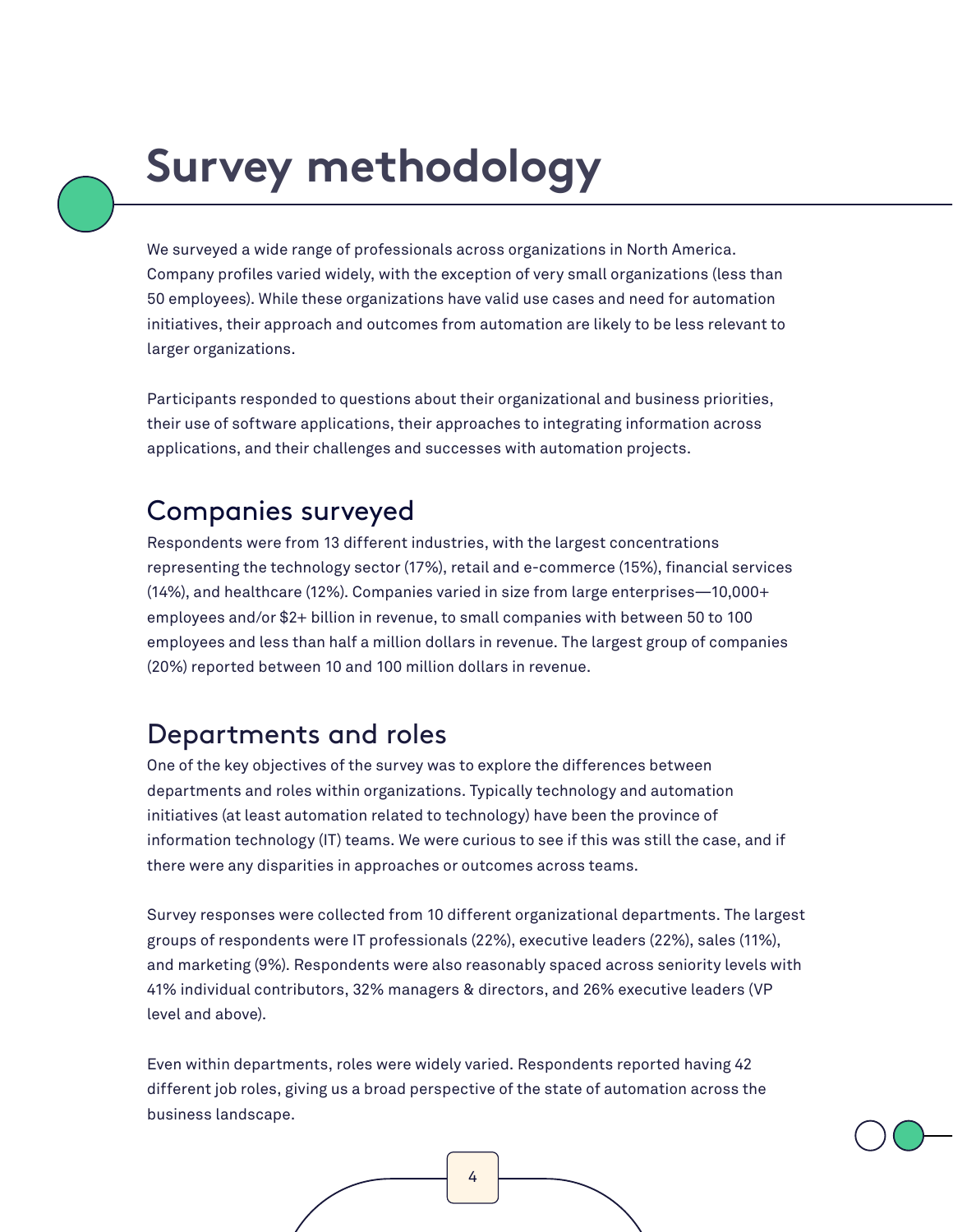## **13 different industries are represented represented**

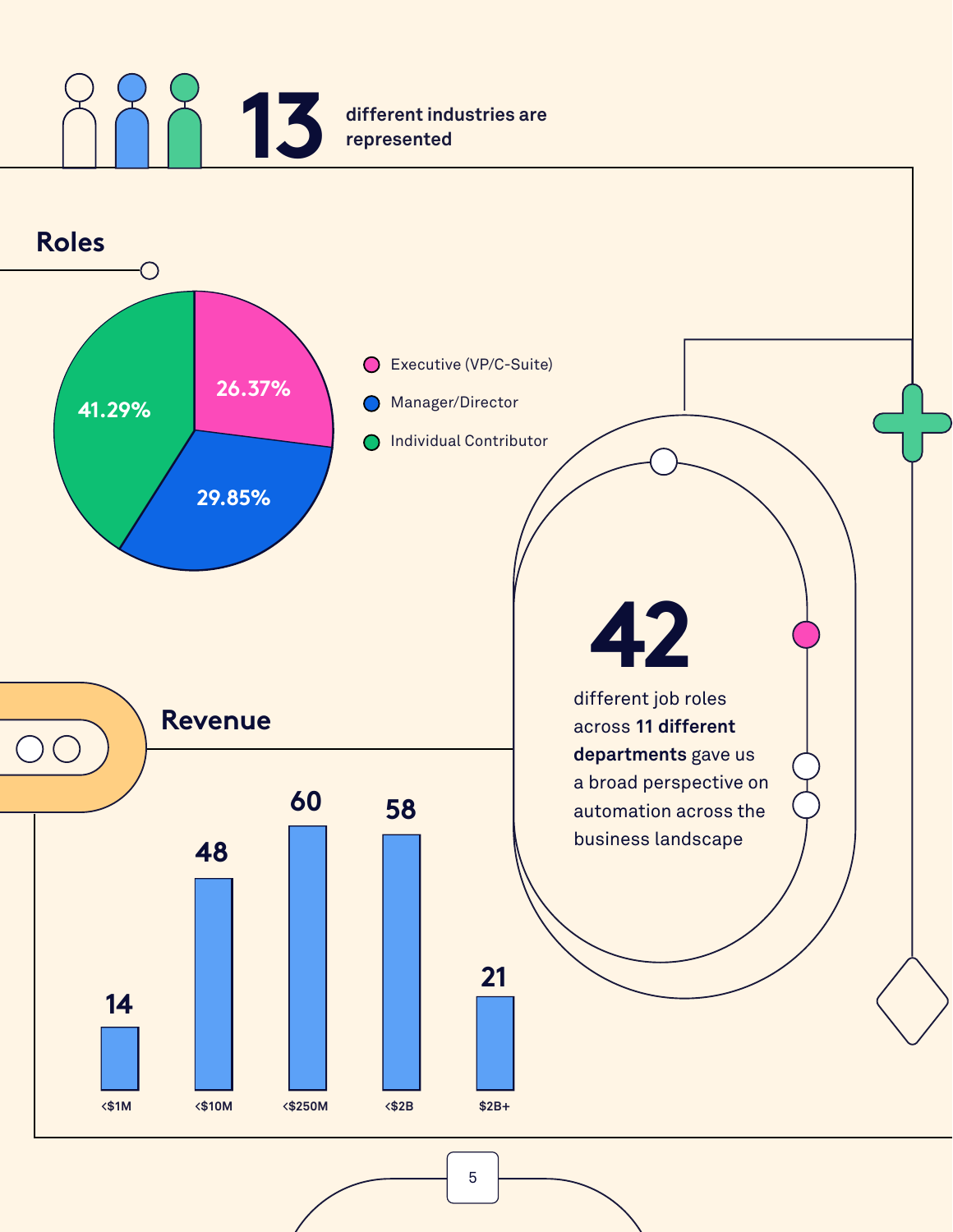## <span id="page-5-0"></span>**Evolving business initiatives**

Companies typically make nvestments in automation, and more broadly in technology, as part of major business initiatives. While it's true that most employees would jump at the opportunity to make their roles more efficient, companies typically allocate budgets and headcount based on their strategic goals. To that end, we began the survey by asking about major business initiatives.

We asked respondents for which key initiatives they were increasing investment (in either budget or headcount). Companies were most likely to be increasing investment in security and compliance, customer experience, and sales and marketing efficiency. Other areas of growing investment included analytics and operational efficiency.

The results show an interesting mix of technology-focused initiatives such as analytics, AI, and security; growth-oriented initiatives such as customer experience; and cost-saving initiatives such as sales, marketing, and operational efficiency. It goes without saying that 2020 has been an unusual year, so perhaps this mix was the result of changing priorities in the wake of the COVID-19 pandemic.

Many firms had to transition business models, shift to remote work, and scramble to retain customers in response to the pandemic, and survey respondents indicated that their businesses had made changes. 45% said that their organizations had implemented a remote work/work-from-home policy, 45% also reported launching new customer retention programs, and 33% indicated that they had reduced headcount.

Companies were **most likely to be increasing investment** in security and compliance, customer experience, and sales and marketing efficiency.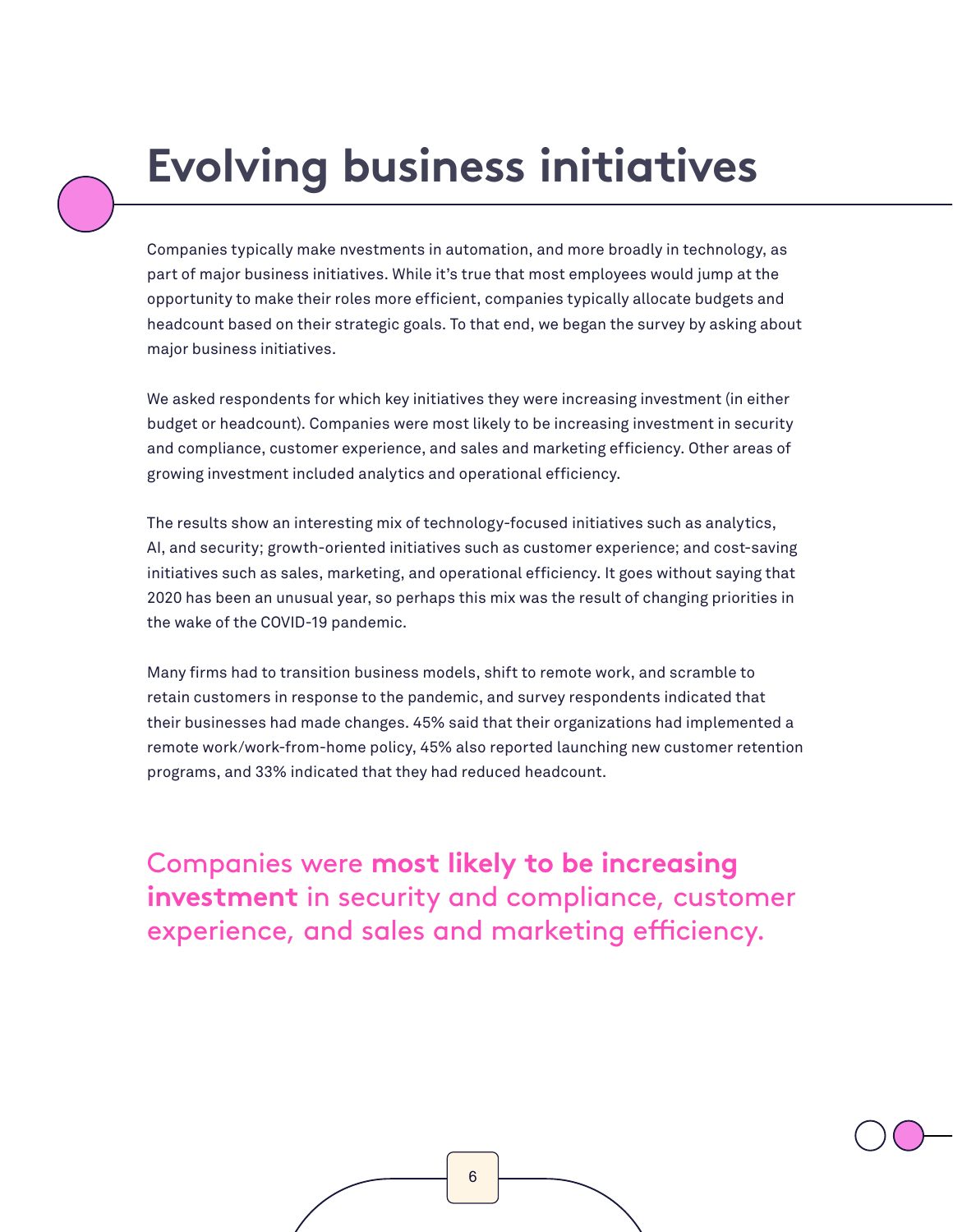Retention has always been important to us, but this year the focus has really intensified. We introduced several new customer health programs and got very creative with renewals. It's a challenging environment for everyone, but companies should always double down on whatever it takes to make their customers successful. Justin Tung, Head of Business Technology, Segment

To gauge the impact of the pandemic on their key business initiatives, we asked respondents how much their investments in strategic initiatives had changed as a result of COVID-19. Interestingly, although responses did show an impact, most of the key investments this year were planned ahead of time, rather than driven by pandemic-related changes.

The most significant change driven by COVID-19 was the investment in sales and marketing efficiency. This makes sense as high customer acquisition costs are typically associated with a high-growth mindset. As companies re-focused on cost savings and customer retention, growing efficiencies in go-to-market processes became a larger priority.

While some of the key initiatives were clearly technology-focused, there was a technology component to all the investments that survey respondents reported. Customer experience, marketing, sales, and operational efficiency were drivers of investments in new software and new automation projects. Subsequent survey questions looked to explore various organizations' approaches to these investments, as well as the results they are seeing.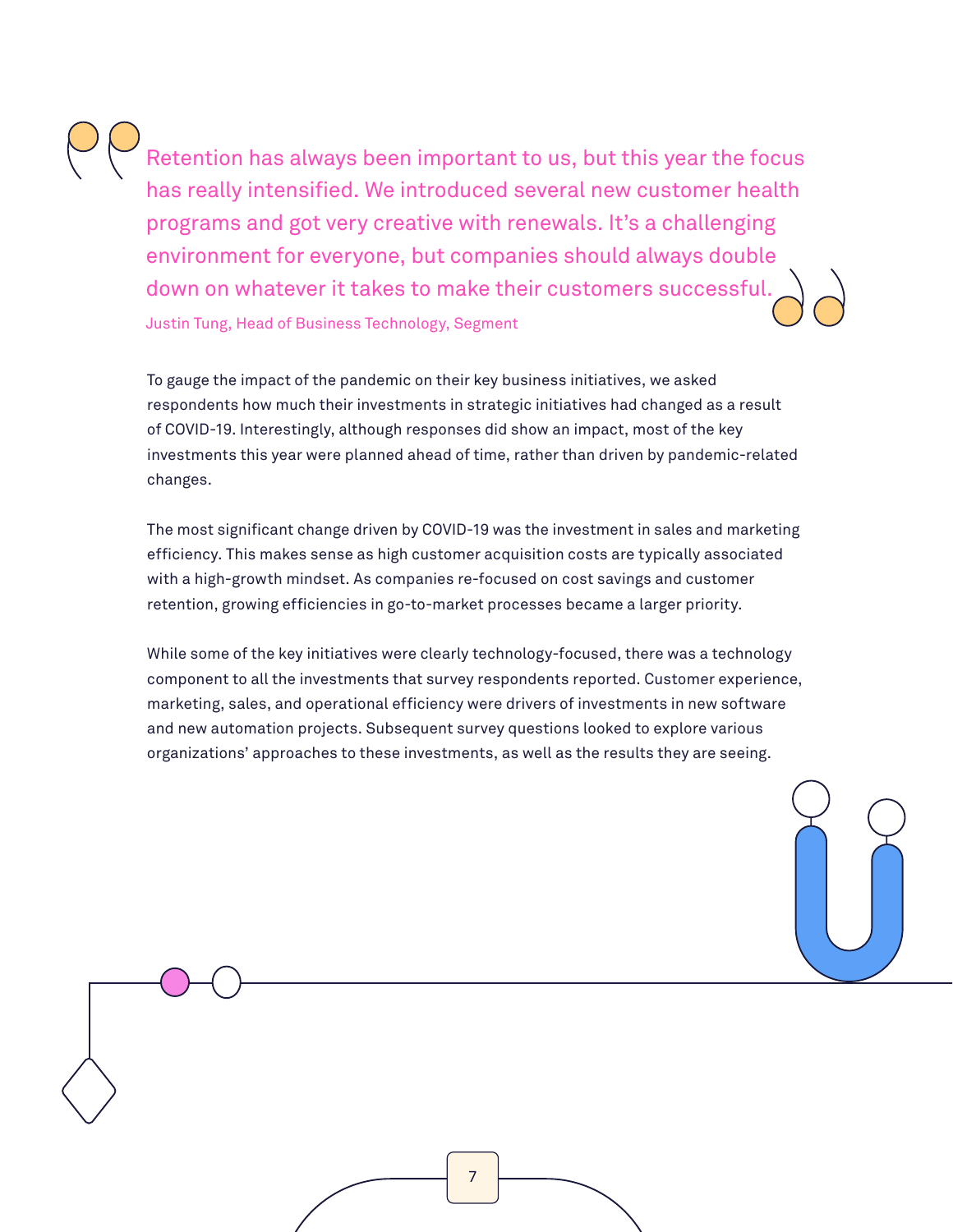

### **Changes in investment priorities driven by the COVID pandemic**

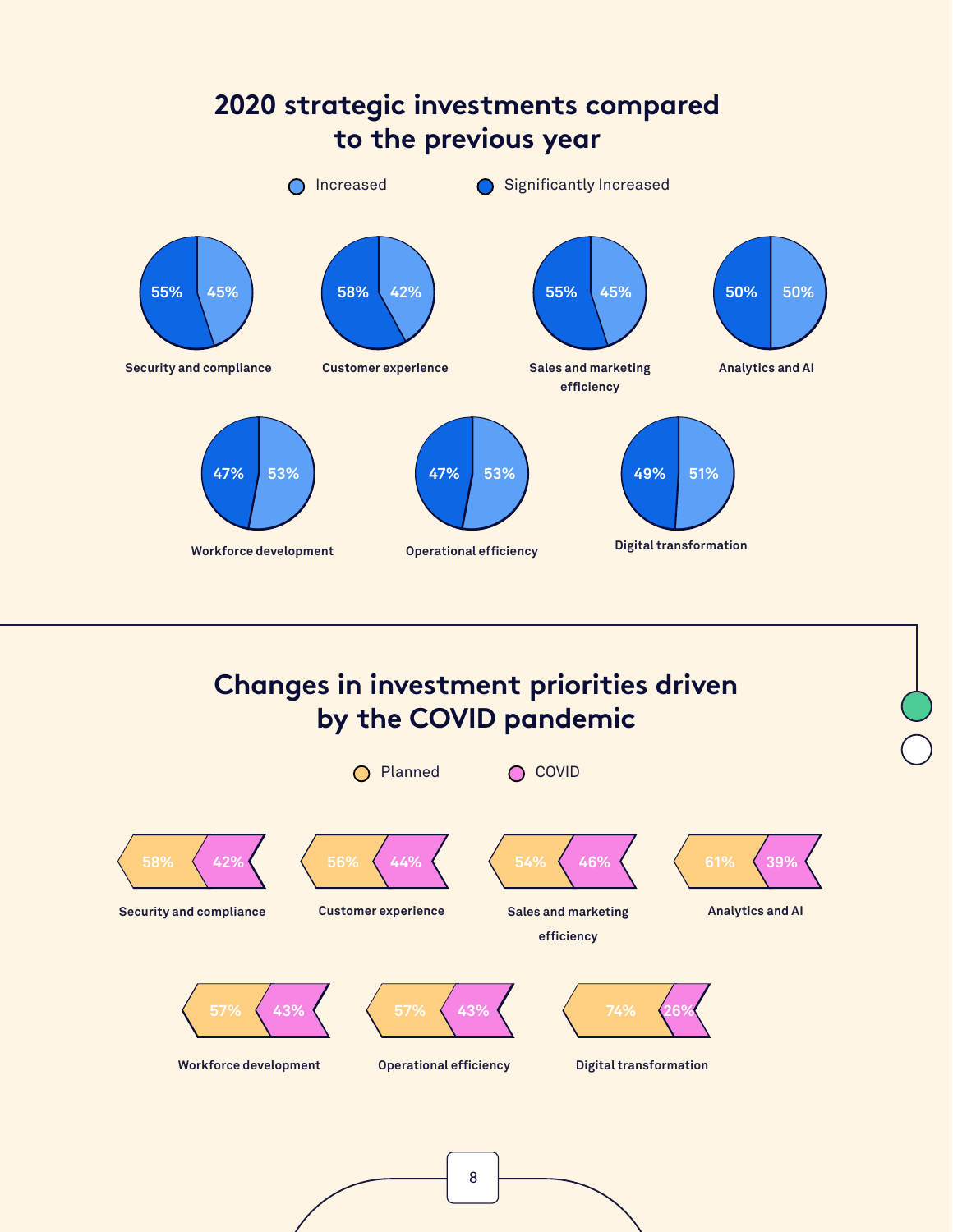## <span id="page-8-0"></span>**Growing software stacks**

It's no surprise that the number of software applications that businesses use is increasing. Shifts in technology budgets have driven the increase in software usage. Technology budgets for line-of-business (non-IT) teams are growing by 6.9%, while IT-owned budgets are only growing at 3.3%. Business teams have used these budgets to acquire more and more-specialized software to support their specific workflows and job roles.

### Applications owned

The survey responses also reflected the trend of increased software usage. Most respondents indicated that their functional departments oversee a growing array of software applications, and 40% indicated that their department currently licenses more than 40 different software applications.

#### **Number of departmental software applications owned/licensed**



The total number of applications varied across departments. Teams reporting the largest number of applications included business technology, marketing, and research and development. Teams more likely to have the fewest number of applications were HR and general operations.  **IDC Worldwide Semiannual IT Spending Guide: Line of Business, 2018**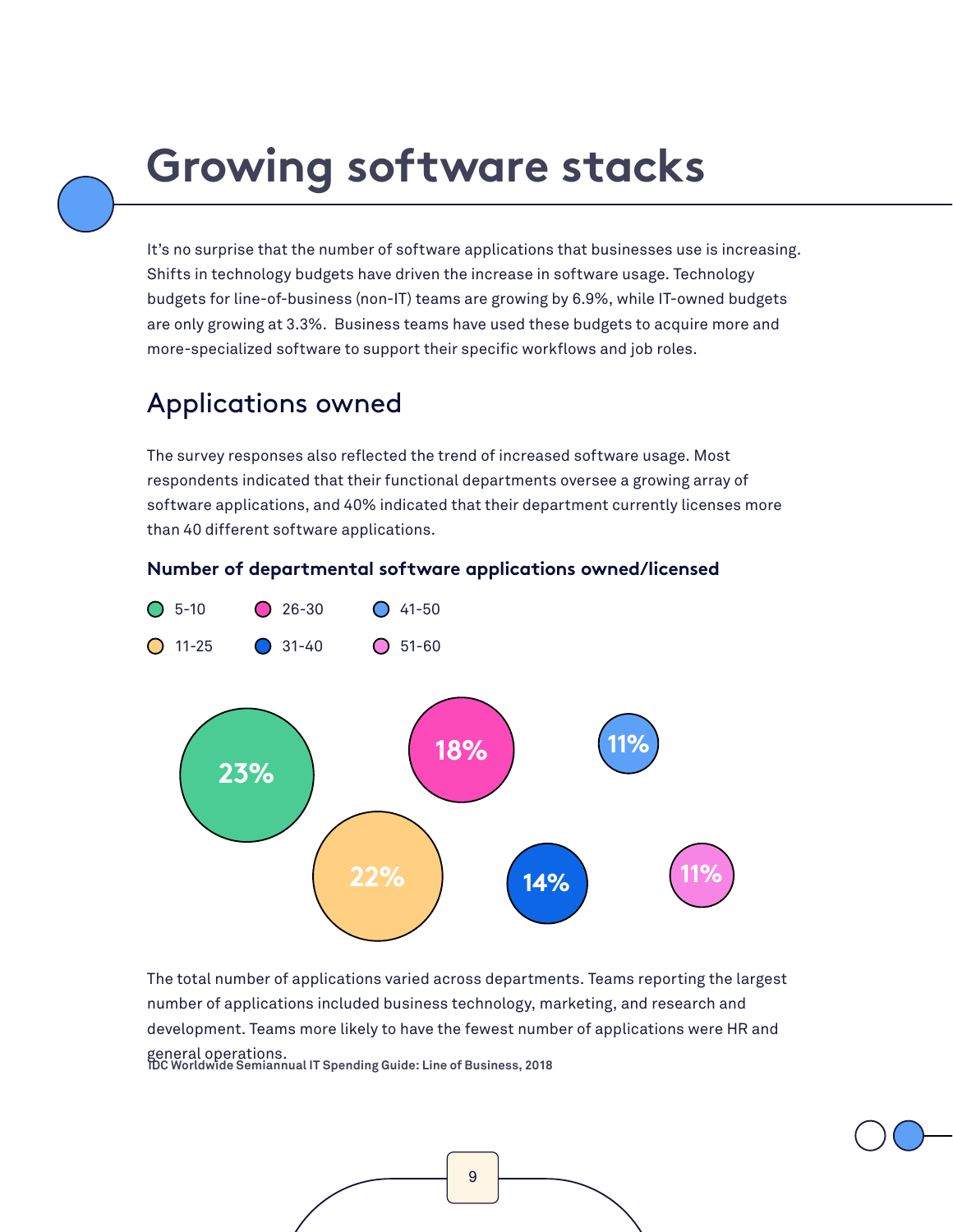

The business technology response was interesting. An emerging role, business technologists often serve as a bridge between traditional IT teams and line-of-business teams. They can report into either side, and have primary implementation, operation, and maintenance responsibilities for the applications that support line-of-business teams.

My team oversees core sales, marketing and finance technologies as well as our G&A solutions. I am a huge fan of being strategic in our application investments, and am actively working to cut down on the 'bloat' in many of our software stacks.

Wendy Stockholm, Sr. Director of Business Technology, Invision

Based on the survey responses, it seems likely that business technology teams view themselves as the "department owner" for the applications they oversee. As such, the actual number of applications that line-of-business teams use may be higher than the number they purport to "own."

#### **Departments with more than 40 software applications**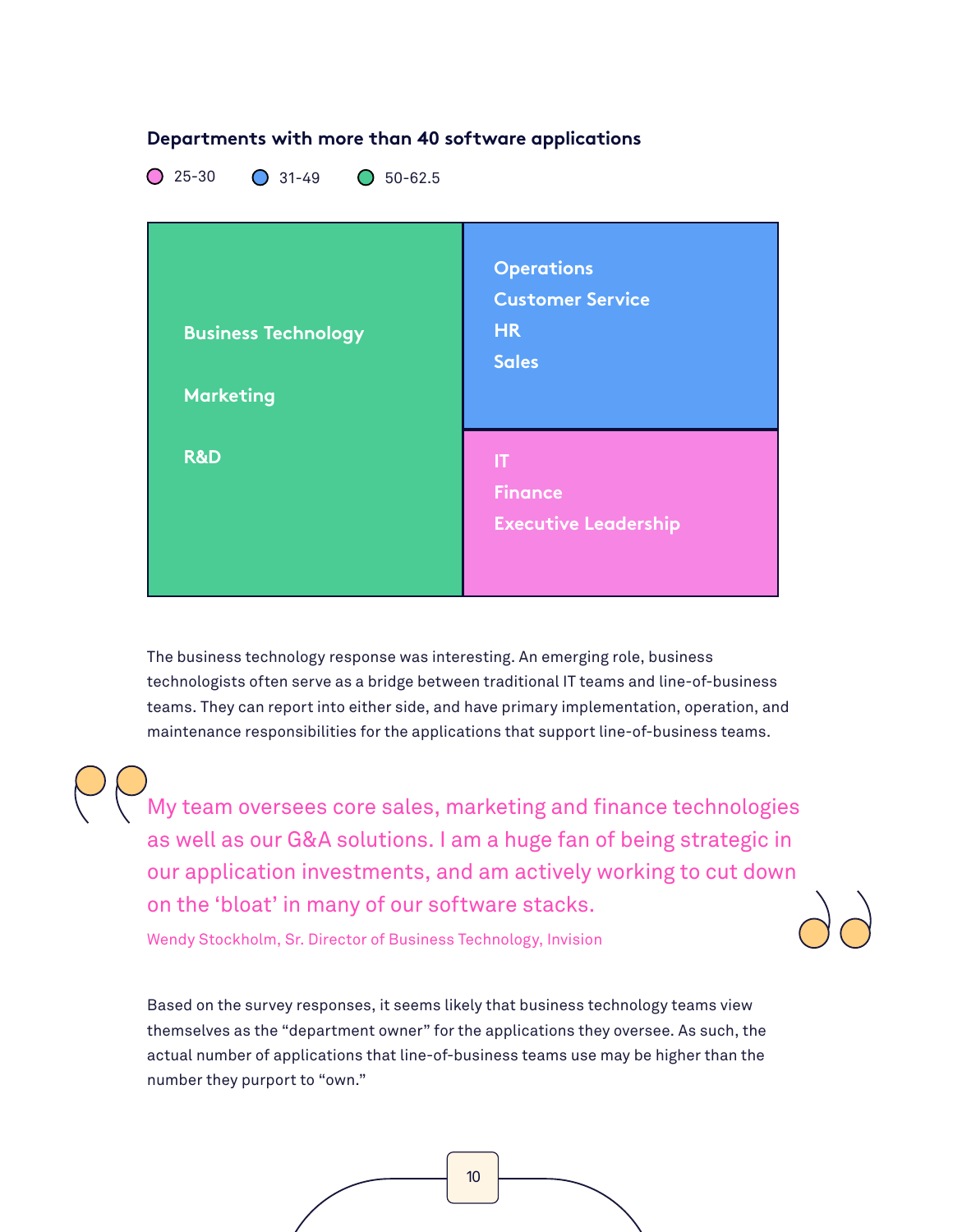### Daily software usage

Based on the survey responses, organizations actively use much of the software they license through business technology teams or their own departments. Most respondents indicated that a wide suite of software applications were an integral part of their work. 73% of respondents reported that they use more than five applications every day, and 36% said that they use more than ten.





#### Software isn't slowing down

Despite the large volume of applications they currently own and use, most respondents only expect the amount of software their organization acquires to increase in the coming years. 83% of respondents expect the number of applications to increase, and nearly 30% expect the volume to significantly increase.





The primary reasons that respondents expect their software stacks to grow include improving employee productivity, supporting new products or business initiatives, and improving customer experience.

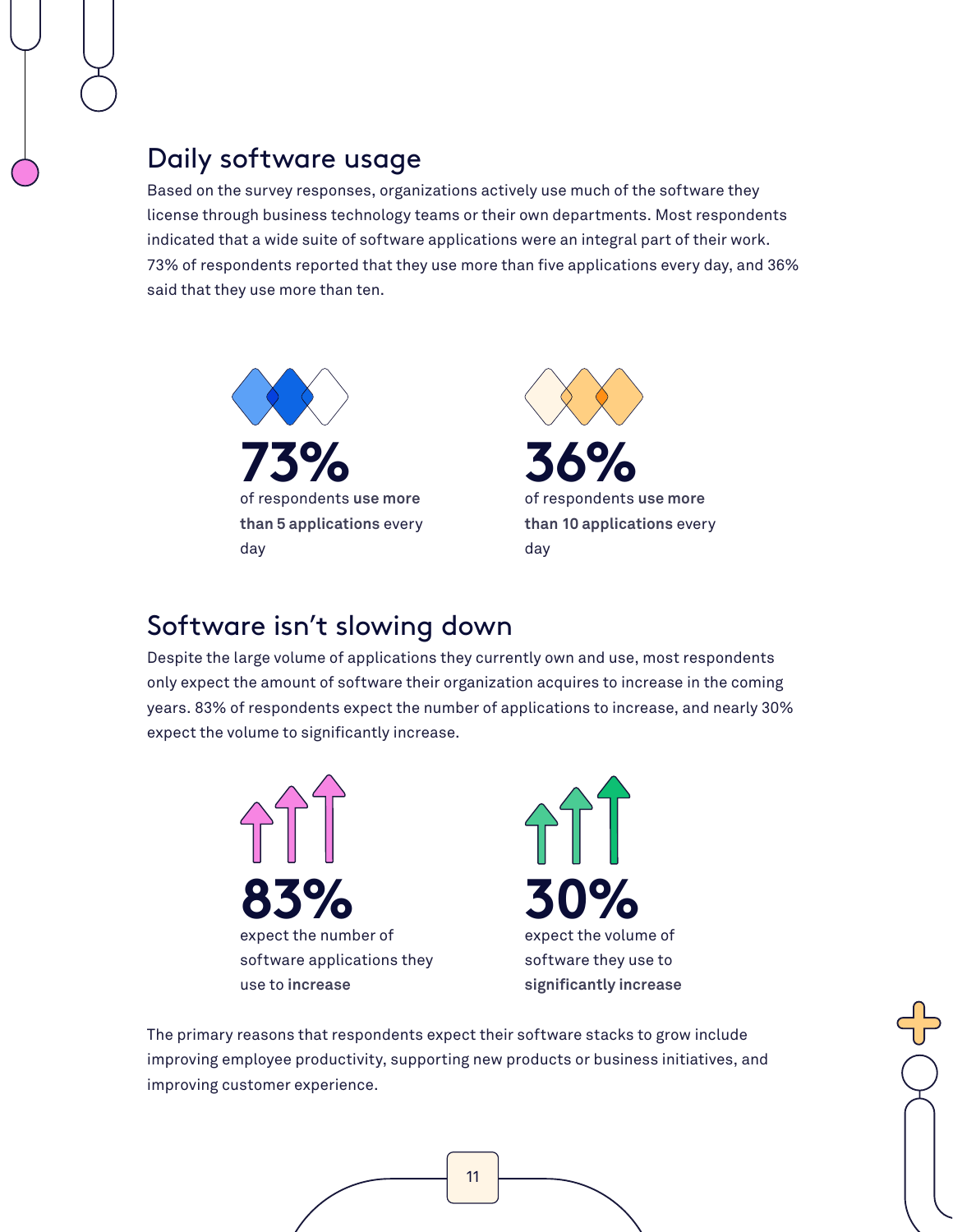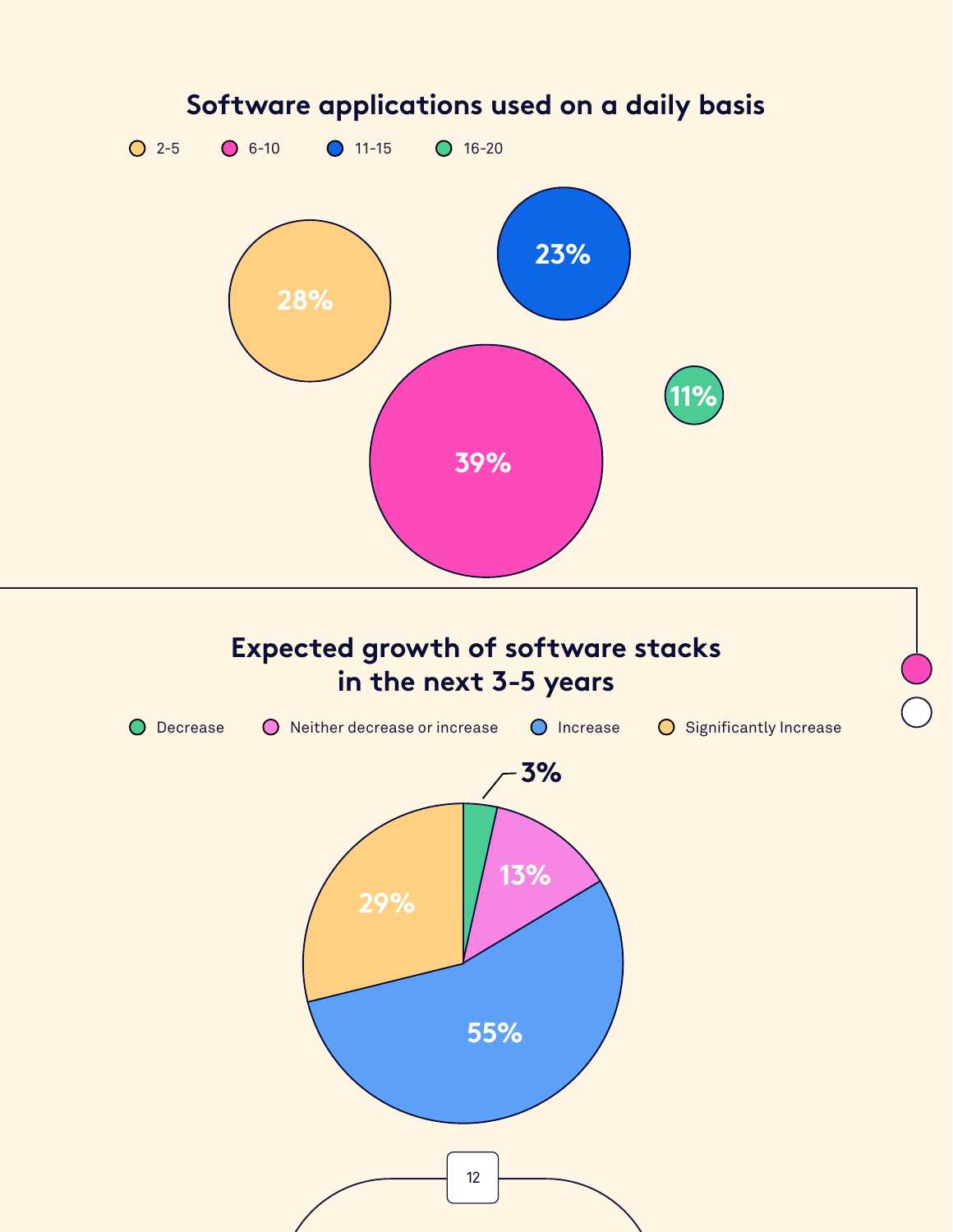## <span id="page-12-0"></span>**Growing stacks fuel a need for integration**

Given that one of the primary reasons companies acquire software is improving employee productivity, it's important to explore both the benefits and the impact of a growing software stack. As companies use more software applications, they also experience increasing need to maintain context across them. Put simply, teams need to move data from one application to another.

Survey respondents indicated that today, they typically rely on manual means to move their data. 94% of respondents indicated that they use spreadsheets, other documents, or manually enter information into applications in order to pass data from one to the other.



#### **Manually moving information between applications**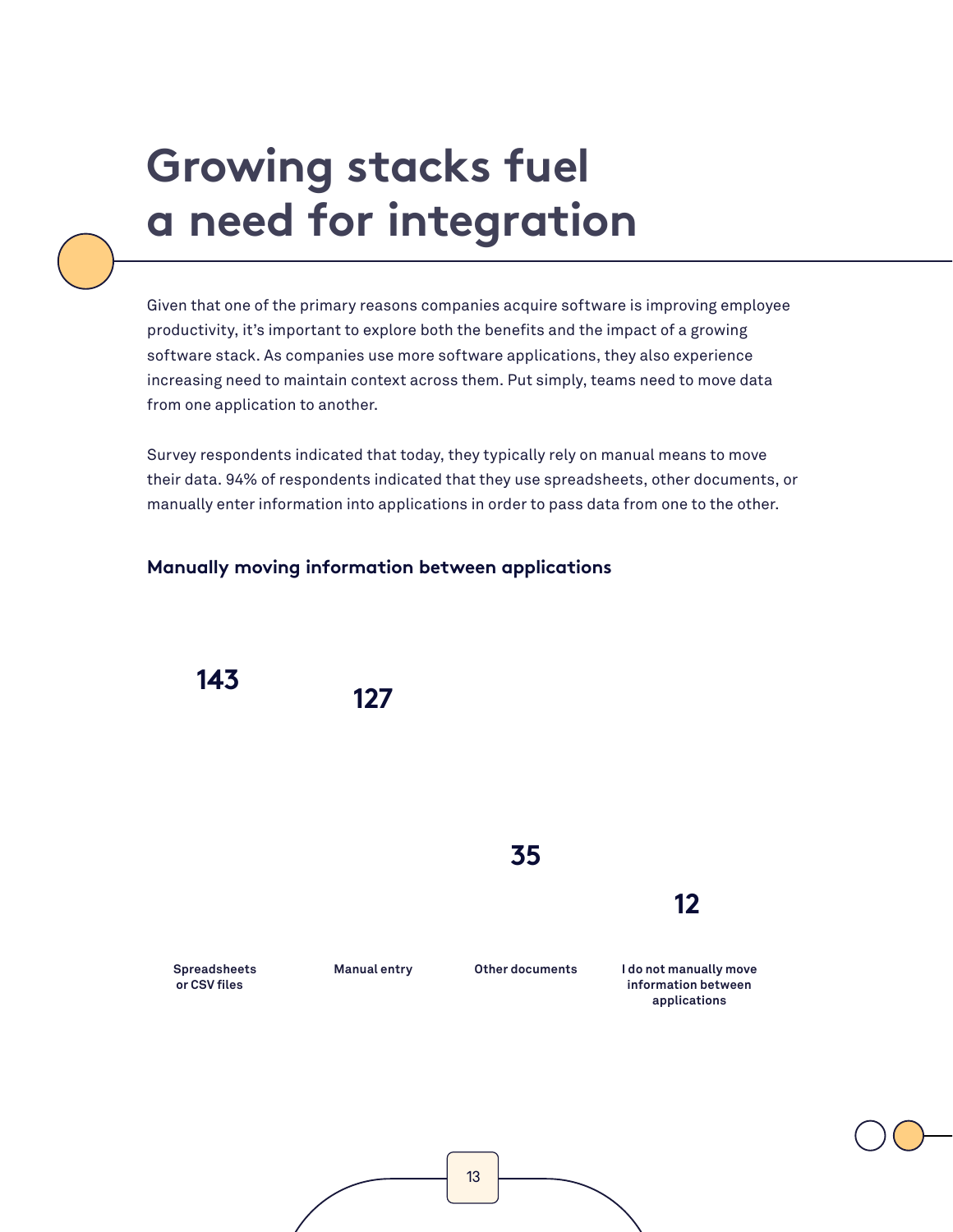### Professionals struggle with manual data transfer

The manual transfer of data isn't a one-off task for most of the survey respondents. They spend several hours per week simply moving information between applications in order to complete their jobs. 62% of respondents said that they spend more than 3 hours per week.



**Weekly hours spent moving information between applications**

Here's a sentiment that appeared prominently in the survey: Manual work is frustrating, and often gets in the way of more-valuable projects. Respondents indicated that they spend a significant amount of time on manual tasks, which prevents them from pursuing higher-value activities.

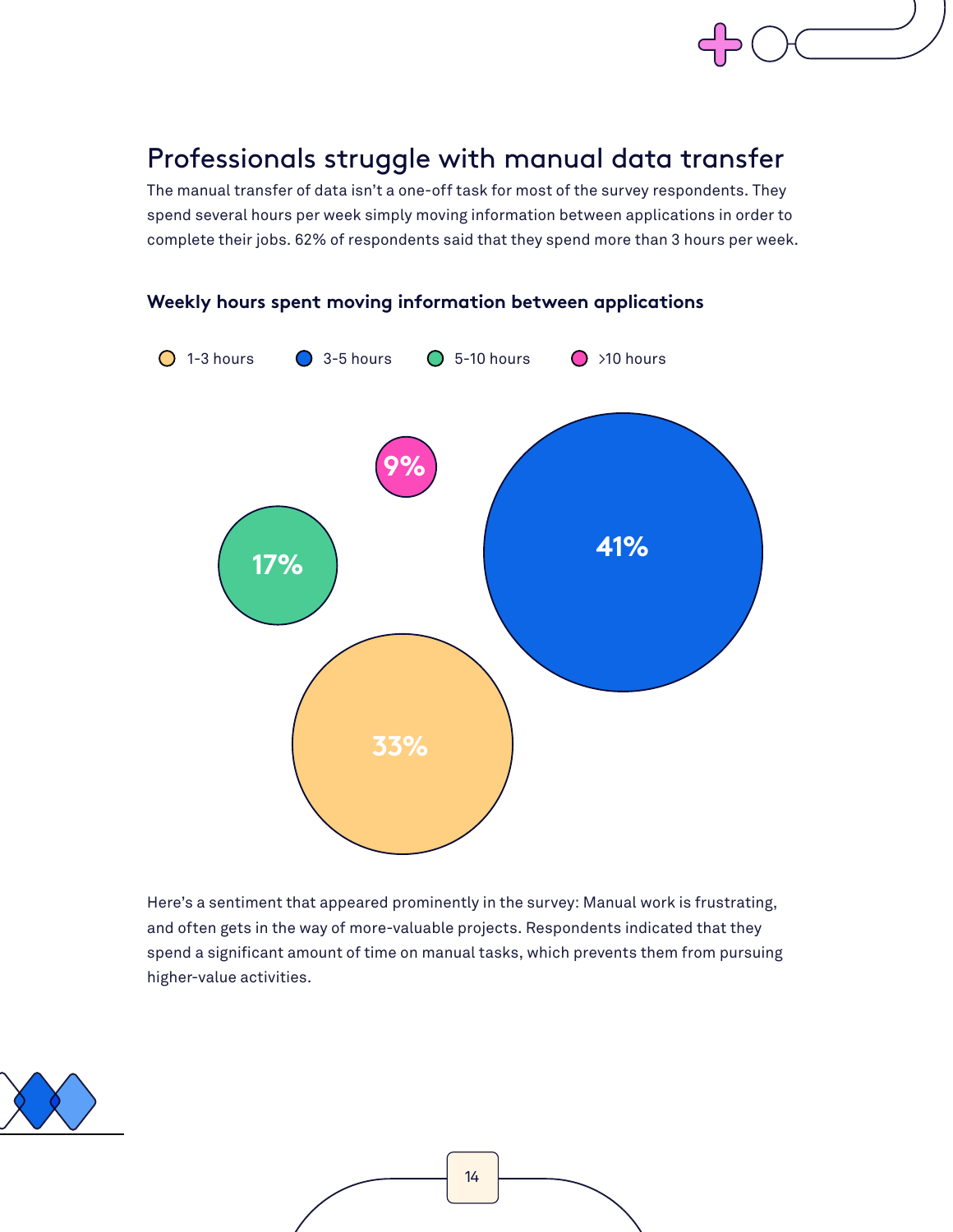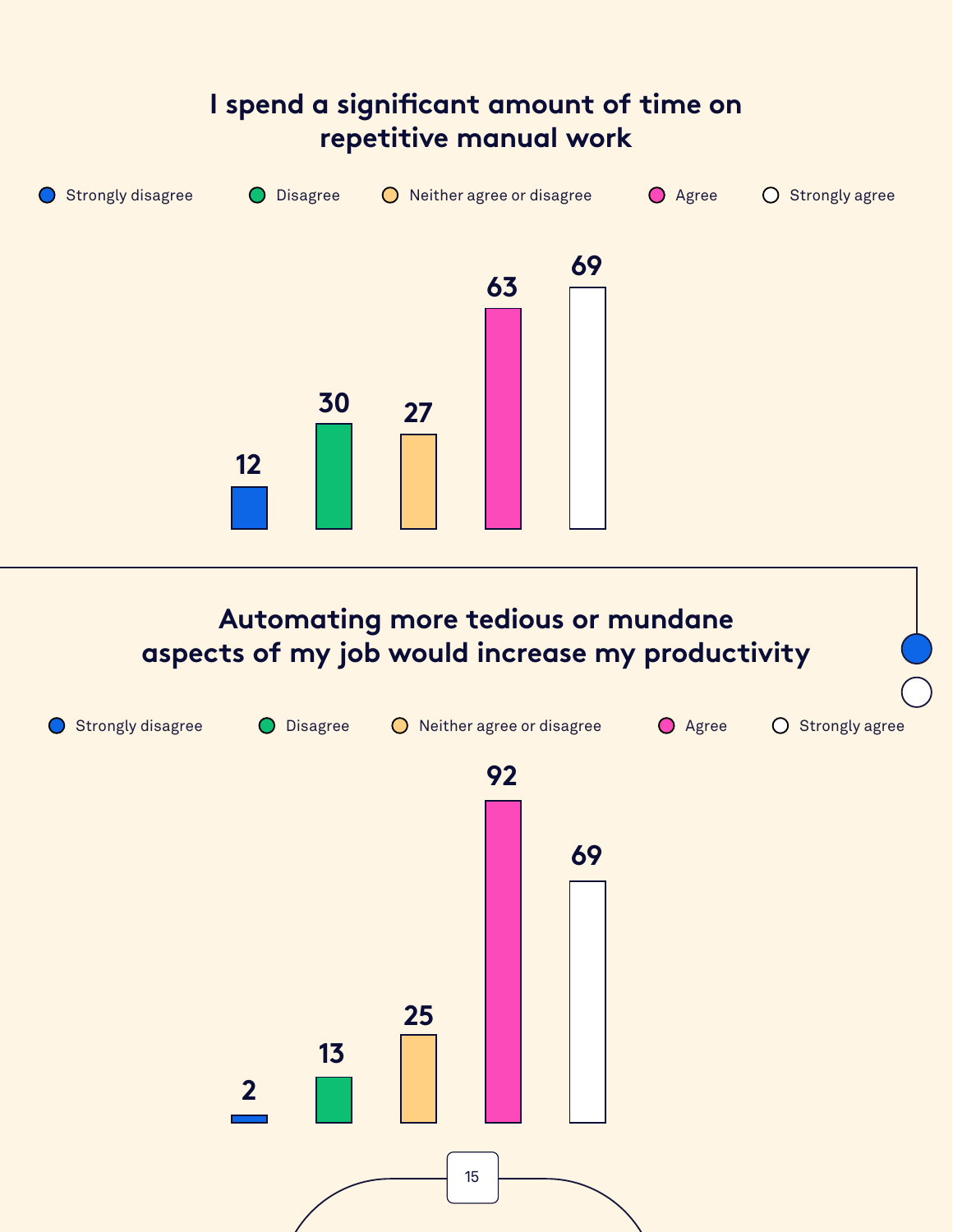While most respondents felt that the software they use is effective at boosting employee productivity, repetitive manual data transfer is not. As tech stacks grow, the burden of manually transferring data across applications also grows, causing professionals to lose more time. Ultimately, the need to spend hours manually transferring data across an increasing number of applications reduces the utility of software as a productivity aid.

We have good, useful software tools, but no matter how sophisticated your stack is, there are always gaps in processes where you're cutting and pasting information to get things done. These are the areas where we should be integrating and automating things.

Dan Ahmadi, Sr. Director Demand Generation, Branch

### Building software integrations

Obviously, manual data movement isn't the only potential area of improvement for organizations that use many software applications together. We asked respondents how they build or set up integrations—software-level connections—between the applications in their stacks. Most reported relying on internal resources—either having their IT team build integrations, or using the native integration features within their applications.

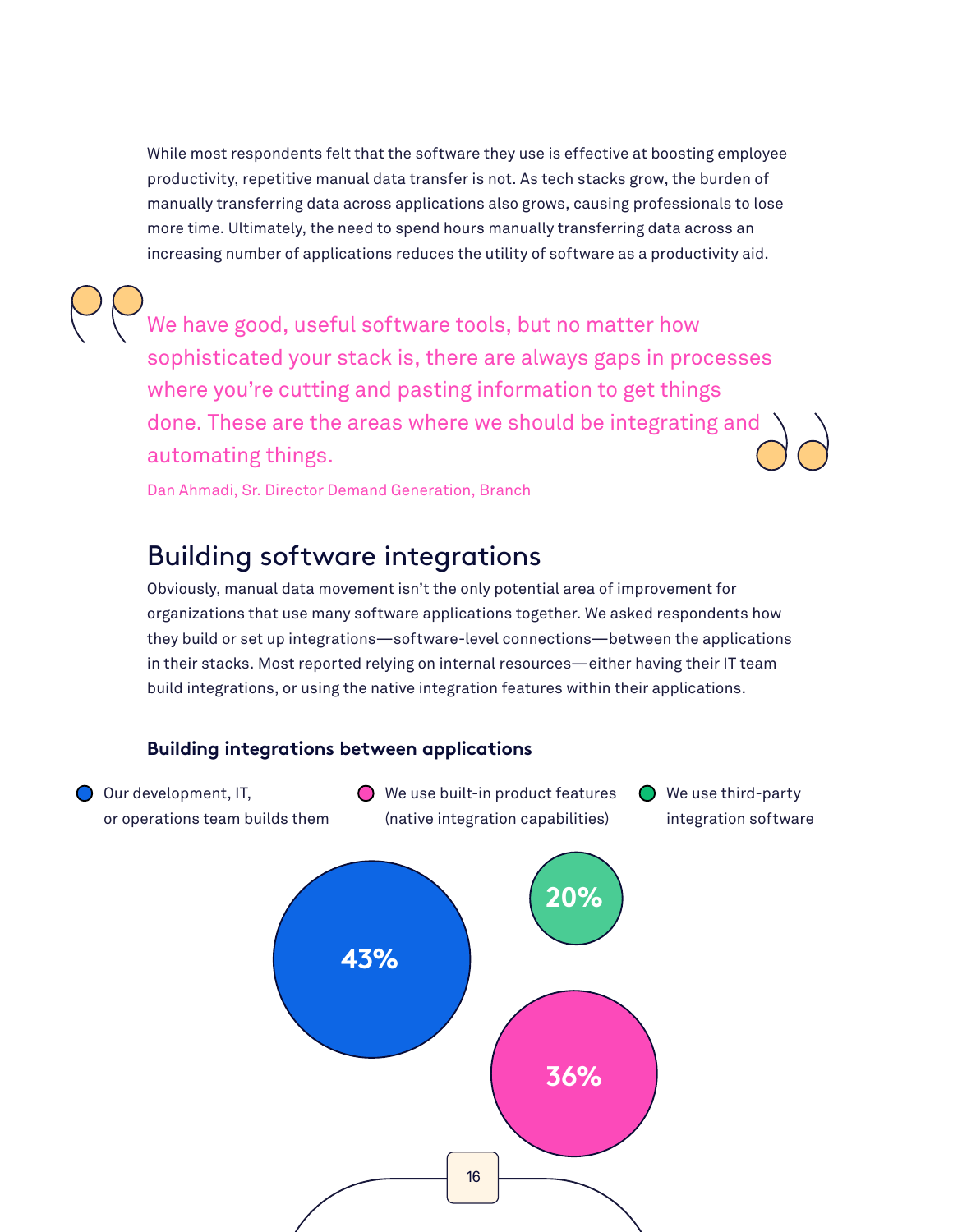Less than a third of respondents reported that they use specialized software to build or manage integrations. 40% reported waiting for more a month for new integrations to be delivered, likely because they rely on internal resources to set up new integrations.

IT teams, the primary deliverer of integrations, were also likely to overestimate their speed of integration delivery. Members of IT teams were more likely to indicate shorter integration delivery times than their counterparts in line-of-business teams or company executives.



The gap in delivery time perception is small, but important. The difference between having a functional software integration, and employees manually moving data between applications, can have a significant impact on both productivity and employee morale. Many organizations may be relying on an over-stretched IT department to deliver integrations when an outside resource or tool could deliver them much more quickly.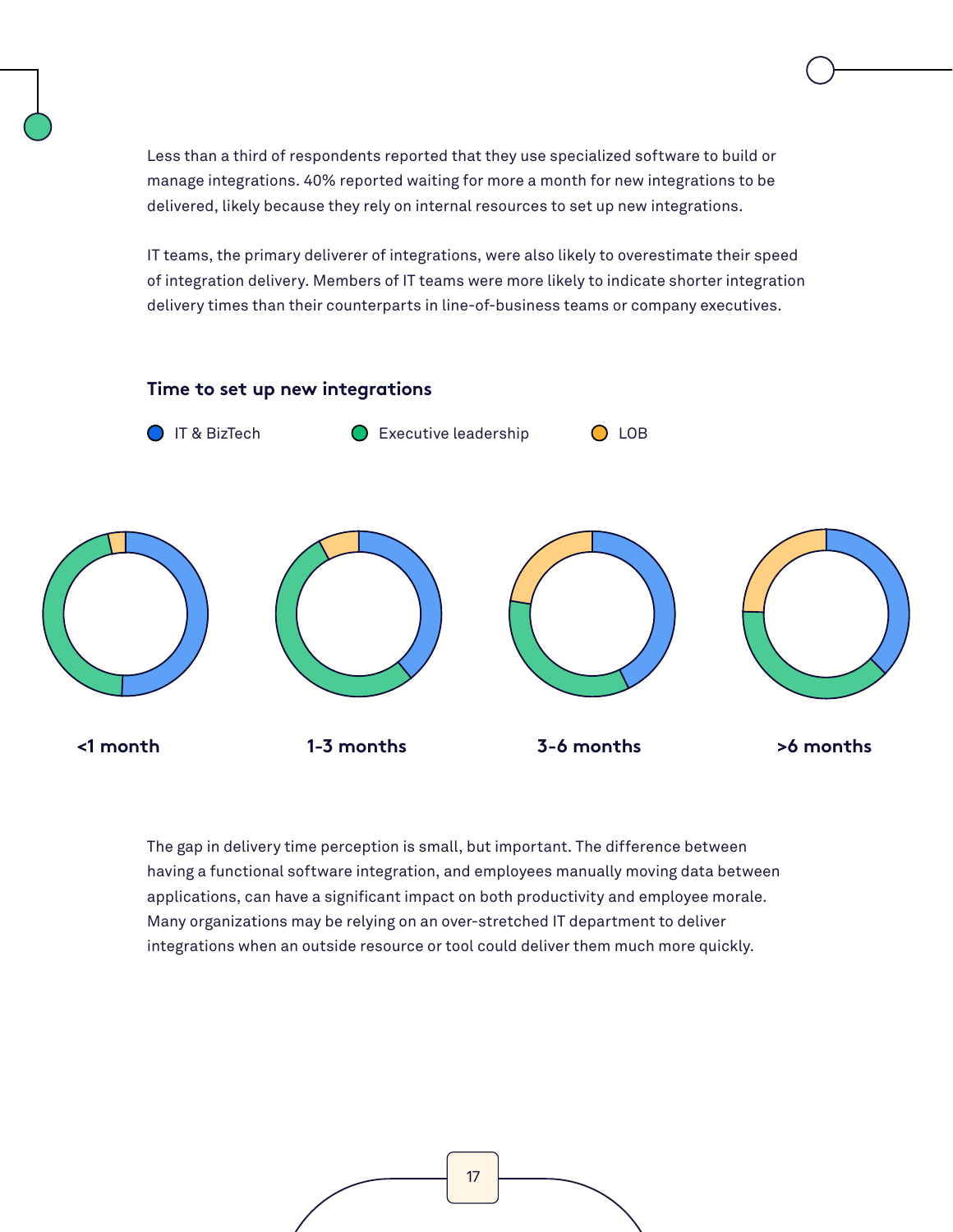## <span id="page-17-0"></span>**From integrations to automation**

Lack of integration between software applications is a big driver of manual work, but it's not the only factor. The growth and increasing specialization of software tools means that for most organizations, even narrow workflows can end up spanning a fairly significant set of applications. Integrations can address specific hand-off points within a workflow, but the overall orchestration between systems remains largely manual.

Orchestration is where automation comes into play. Survey responses showed that organizations are increasingly looking beyond point-to-point integrations and investing in end-to-end automation of workflows across applications. 90% of respondents indicated that they currently implement some level of workflow automation within their departments.

#### Automation maturity

While most organizations are implementing automation, the maturity of automaton programs varies greatly. 42% of respondents indicated that they mostly execute their automation projects on an ad-hoc basis, without consistent planning or budget. 19% reported advanced programs built around continuous workflow automation and improvement.



Automation maturity varies across different industries. Survey respondents in the manufacturing, telecom, real estate, and travel industries were most likely to report mature programs, while the education, media, and advertising industries lag behind. 25% of respondents in the advertising/marketing services industry reported no automation initiatives within their organizations at all.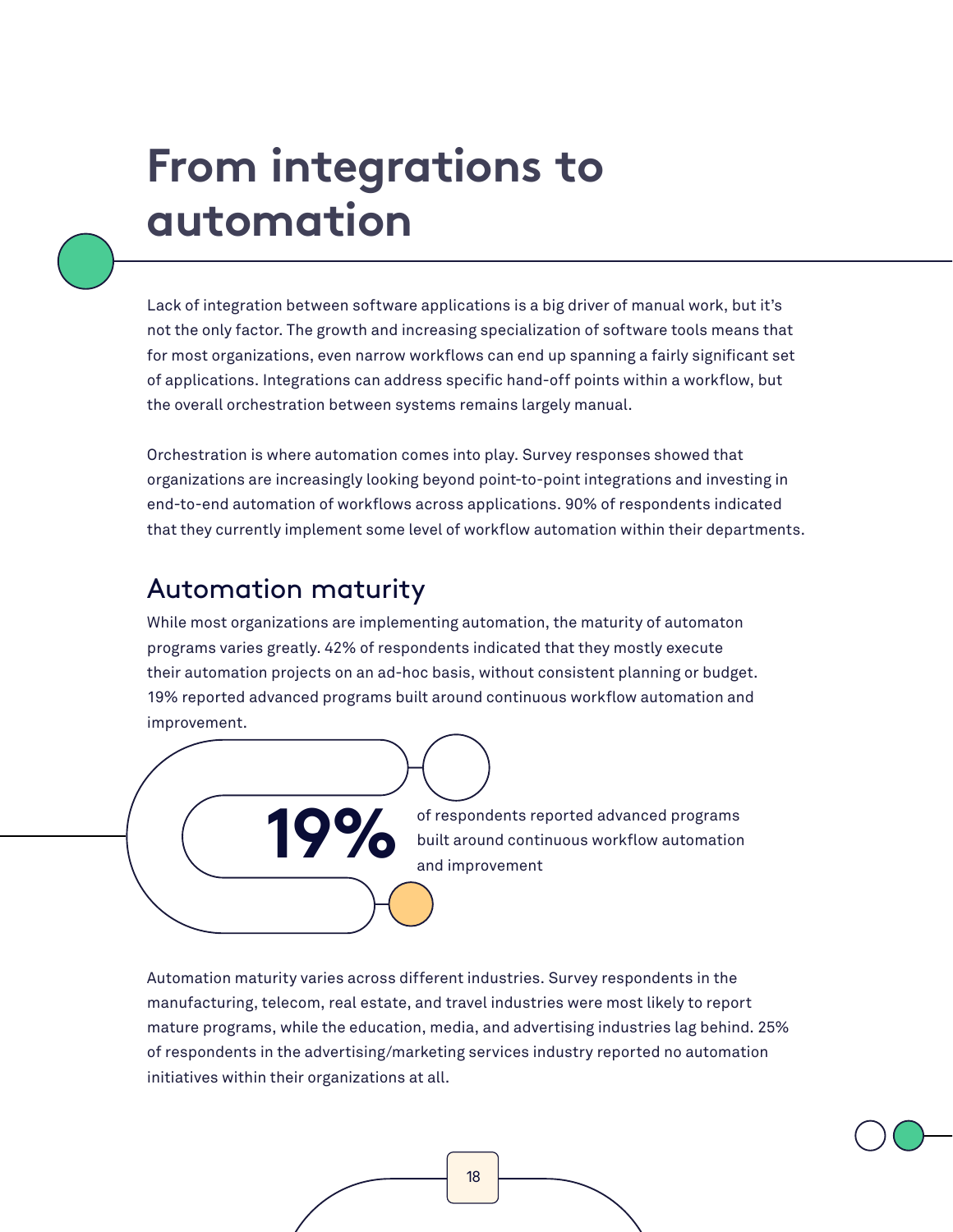### **Automation maturity**



### **Maturity level by industry**

#### **On a scale of 1 to 4**

- **1** = We don't actively automate workflows
- **4** = We continuously implement and manage automations

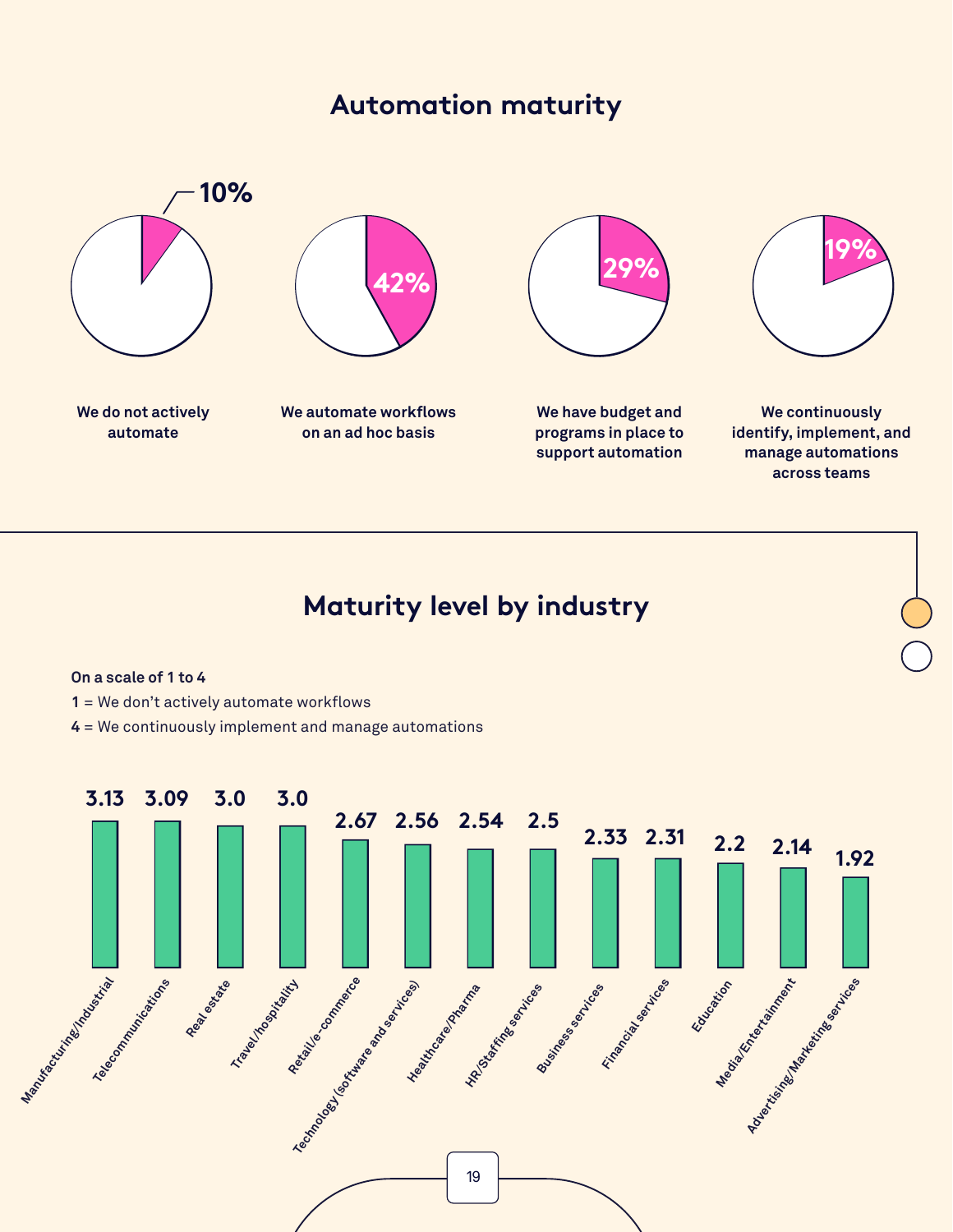Within these industries, HR teams reported having the most mature automation programs, followed by executive leadership and research and development teams. Finance teams reported the lowest automation adoption rate, with 23% of respondents in this role indicating that their departments do not currently implement any workflow automation.

#### Approaches to automation

As with point-to-point integrations, organizations often look to develop automation in house, with IT-led deployments as the most common implementation method. However, many organizations also look to outside expertise to help with their implementations. 48% of respondents indicated that their organization hires third-party consultants to support automation projects.

#### **Automation project implementation**



We acquire packaged **27%**

software applications to automate workflows



Our IT engineering teams develop workflow automation in house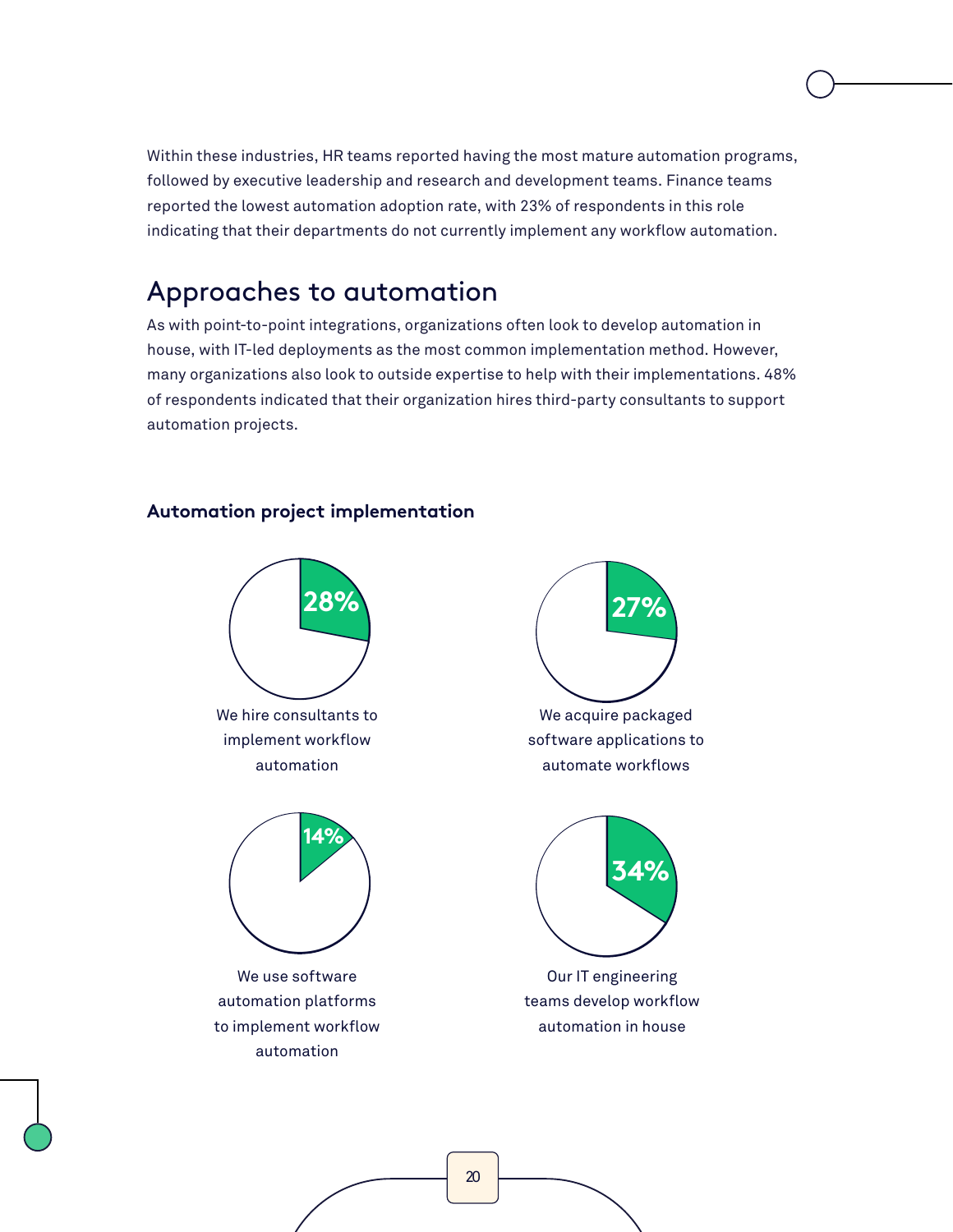Automation approaches shift as organizations' programs become more mature. Unsurprisingly, companies with very mature programs were much less likely to report using outside consultants to help with implementation. They were also much more likely to use software platforms to support automation.

Using an automation platform has been really transformative for us. We've reduced project lead time, and expanded the pool of team members that can build and maintain automations. Jordan Spivack, Co-founder & CTO, Cue

Software platforms likely play an important role in scaling automation programs. As organizations automate more of their workflows, relying on separate development teams to build and maintain them (whether internal or external) becomes increasingly impractical.

Regardless of maturity level, ownership for automation projects tends to reside outside of the IT organization. We asked respondents who in their organizations owns both the decision-making authority for automation projects as well as the implementation responsibility. In both cases, the majority of respondents indicated that either their departmental leadership (VP/SVP functional leaders) or company leadership (C-suite) have primary responsibility for both decision-making and implementation. Only 20% of respondents indicated that their IT organizations have primary responsibility for implementing automation projects.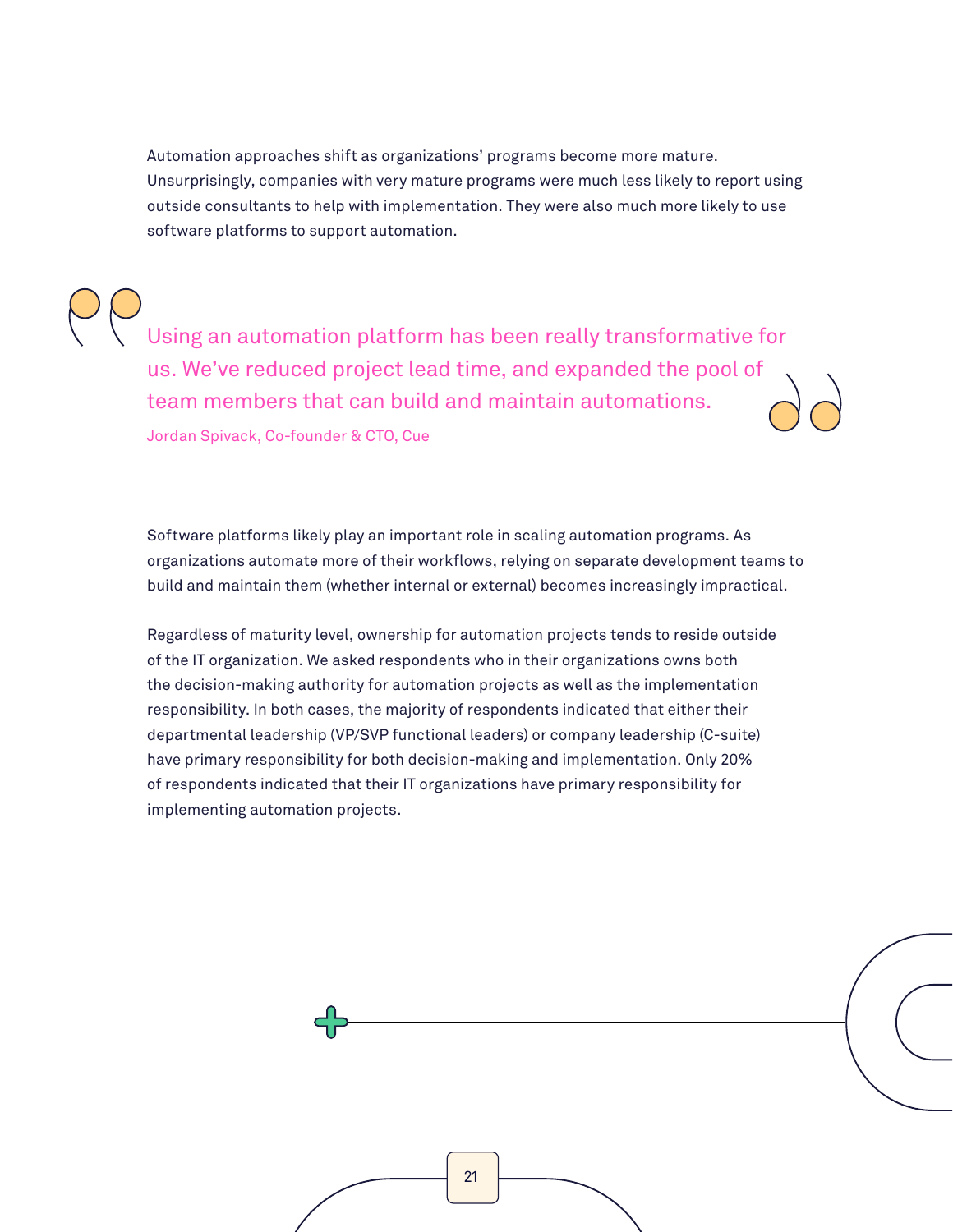

## **Automation project ownership**

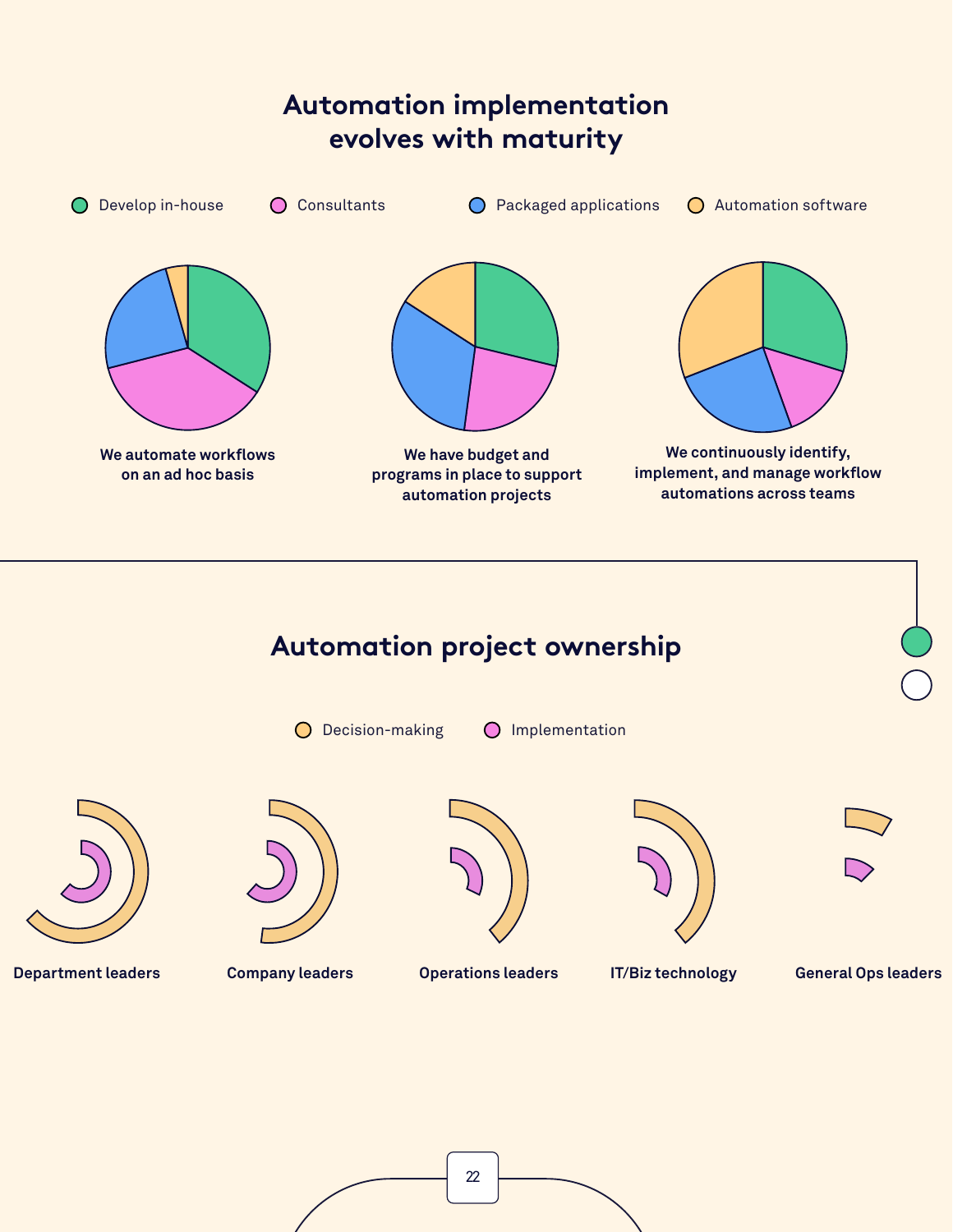### Automation projects outperform software applications

One of the surprising findings from the survey is that organizations launch automation initiatives and acquire software products for the same reasons. We asked respondents for the primary drivers of their software purchases and why they invest in automation. In both cases, the top reasons were the same. Organizations are looking to improve employee productivity, support new products or business initiatives, and improve customer experience.

#### **Primary drivers of software purchases/automation investments**

**Improve employee productivity Support new products or business initiatives Improve customer experience**

**Eliminate roadblocks or inefficiencies**

◯ Software ◯ Automation

While the reasons for investment are the same, the return on investment is not. We asked respondents how well their software investments and automation projects performed at addressing their needs. While all solutions generally met expectations, automation projects were more likely to be judged as very effective compared to software applications.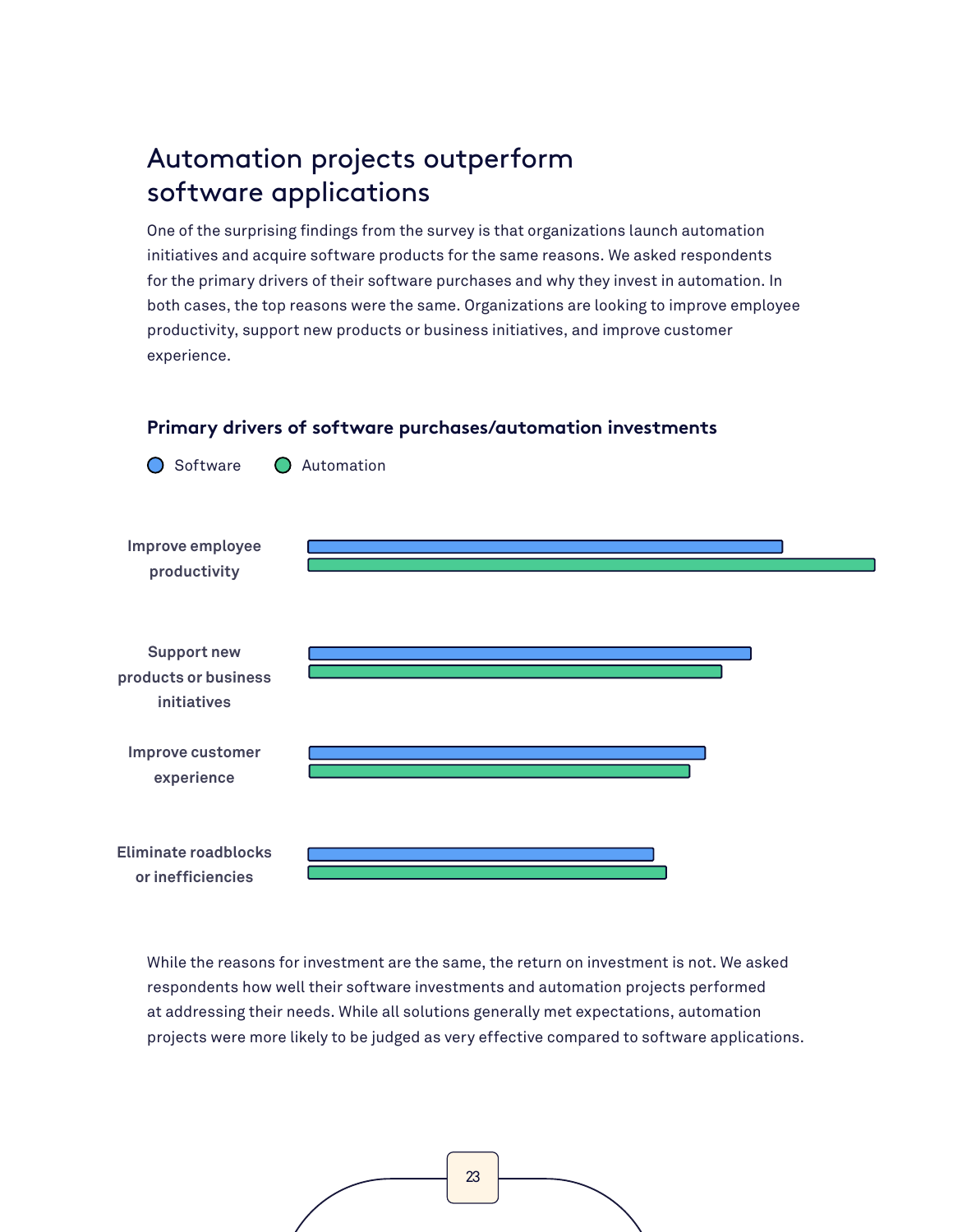

**Investments rated "very effective" in delivering outcomes**

When asked to evaluate the ROI they've realized on software acquisitions, 58% of respondents indicated that less than half of their applications have provided a positive ROI. Why does automation consistently outperform? While the survey results didn't provide any direct insights, the flexibility associated with automation may be a factor.

Software applications are typically built around a specific workflow, and as a result, they codify aspects of the process in how they operate. While a particular software product may work well for a specific process, it might not necessarily work well for all teams and organizations. Much of what differentiates businesses is how they execute, especially when it comes to launching new products or supporting customers—two of the top-three drivers for investment.

Workflow automation, whether developed by internal developers, third-party consultants, or built using software platforms, are inherently flexible and conform to an individual team's preferred process. As a result, they are more likely to deliver outsized results, as teams don't have to work around undesired process flows or gaps that are codified within applications.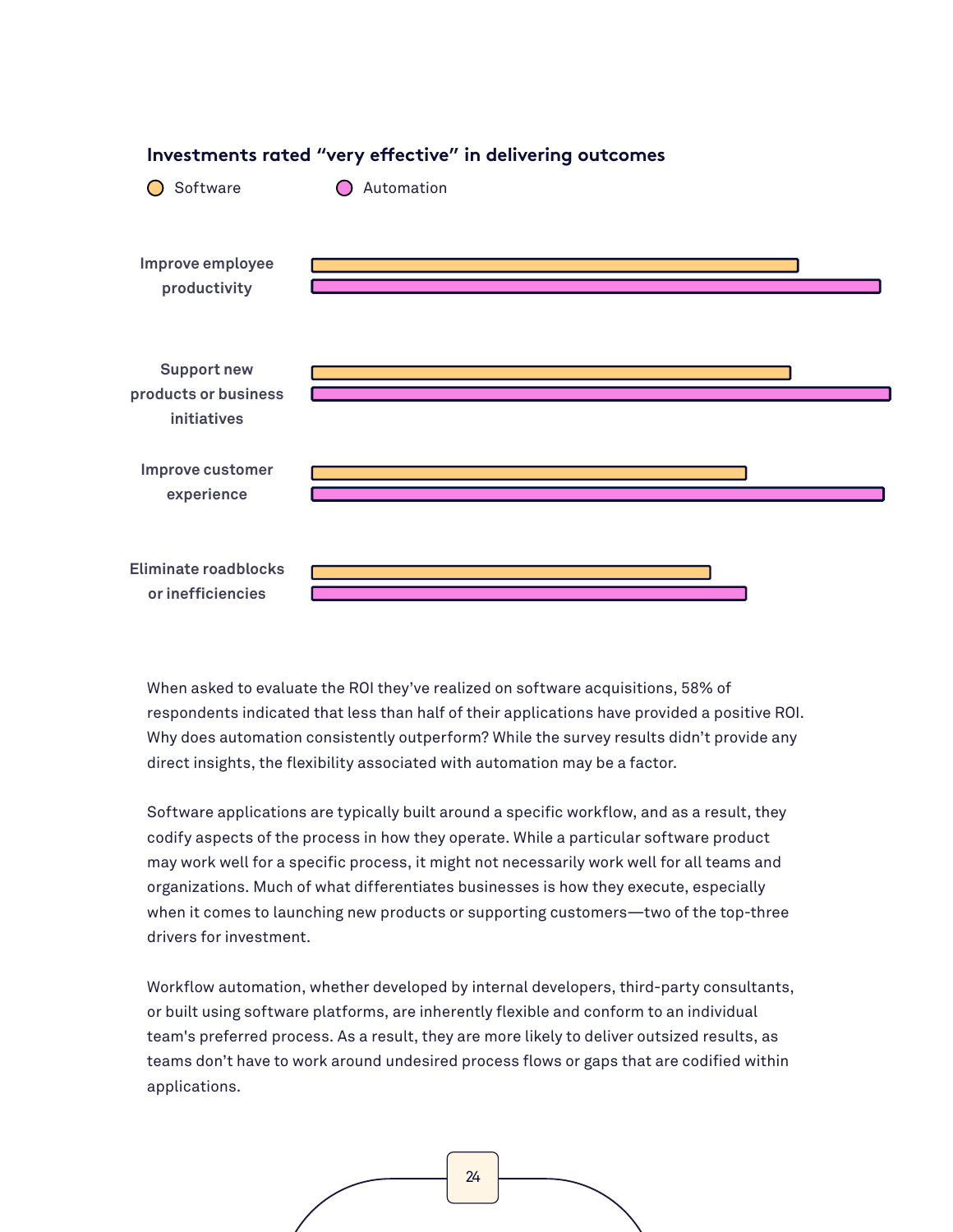### Automation challenges

Respondents also reported a number of challenges that prevent them from effective implementations. According to the survey, the most significant challenges were directly related to resources. In fact, respondents indicated their top two challenges were access to the internal resources needed to support projects and the ability to secure project budget.

Surprisingly, respondents reported that their third toughest challenge was identifying highvalue automation opportunities. Every team has certain areas where manual, repetitive work is an acute pain. Once teams address their immediate pain, finding the next project can be difficult.

While there may not be any immediate pain, there can be unexpected gains from developing new automation. Ongoing upside is the reason the most mature organizations have a program (with allocated budget and resources) to continuously identify and implement automations across teams.

Most respondents expect to resolve their challenges. For each reported roadblock to automation, we asked respondents to rate the likelihood of resolving their challenges within the next three to five years. The results were encouraging.

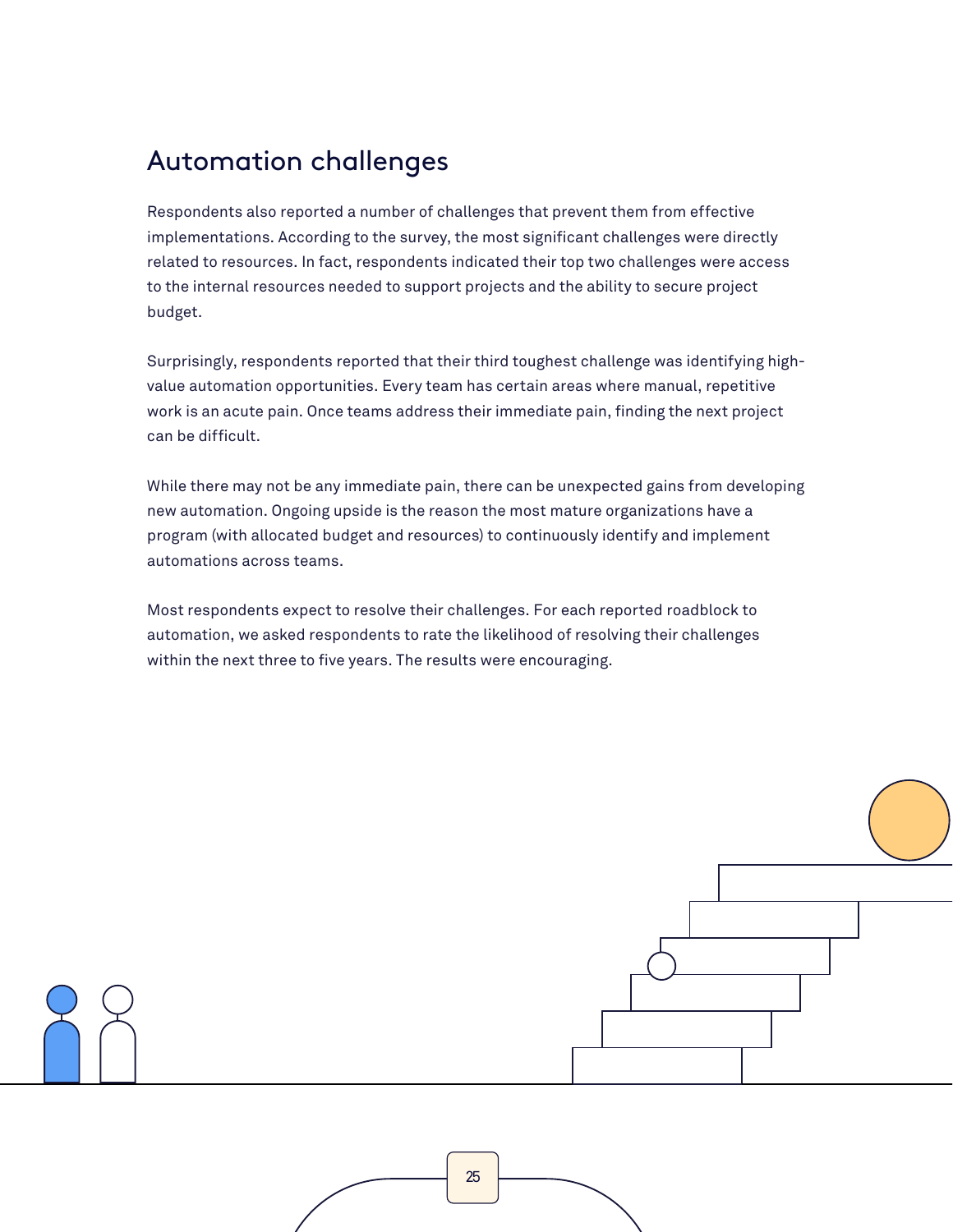#### **Biggest automation challenges**

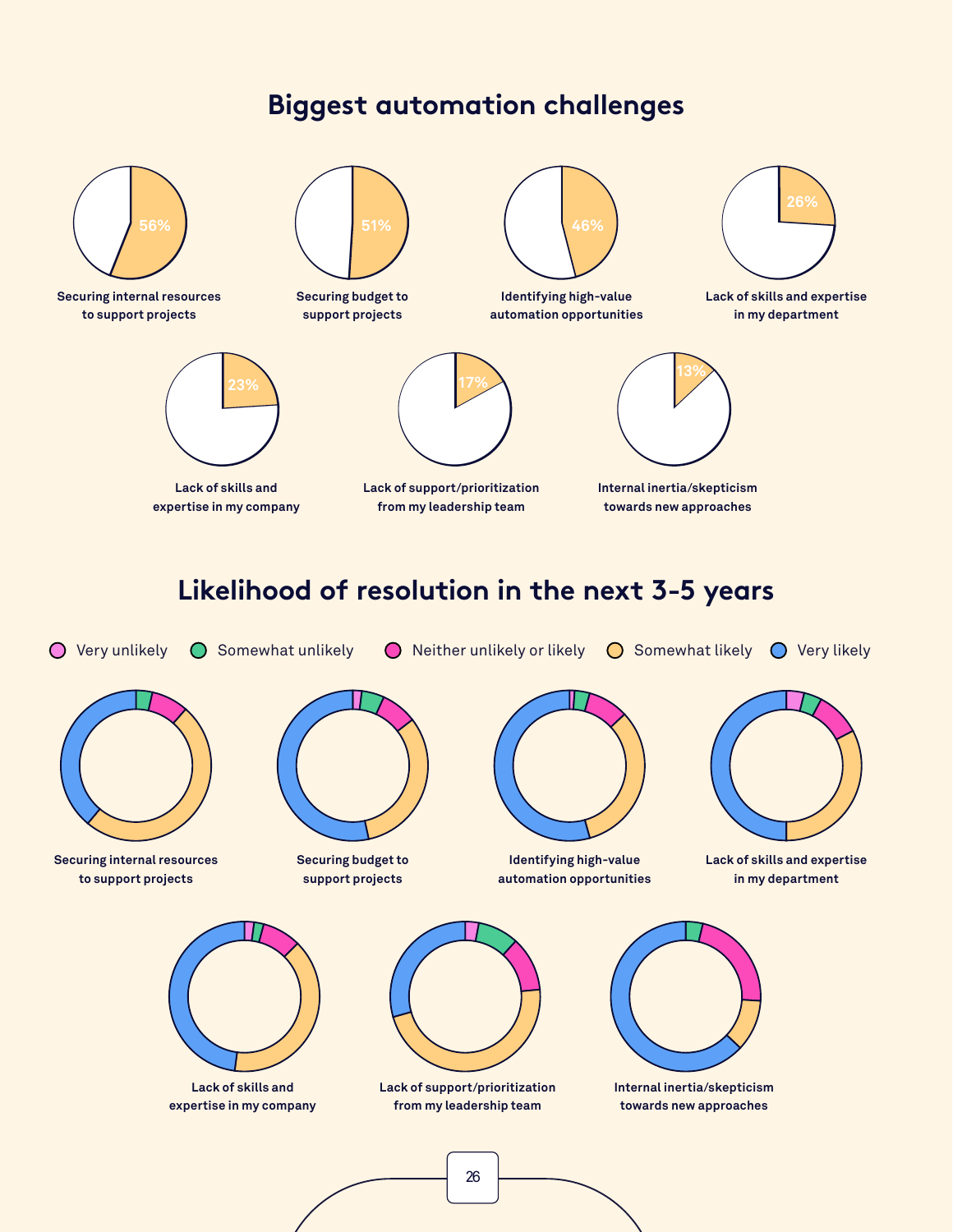## <span id="page-26-0"></span>**Implications and recommendations**

Automation projects will clearly be important initiatives to many businesses in the coming years. What are the implications of the findings in this study? First, software stacks aren't getting any smaller. Whatever challenges organizations have with the software applications they use, none of the respondents expected their investments to shrink. As companies continue to acquire more software applications for their business processes, they will experience increasing need for robust integrations between those applications.

Organizations will not have the luxury of waiting months for new integrations to be built, and will have to reckon with the discrepancy between what IT teams believe they can deliver and what they actually provide to line-of-business teams, and when. Applications that don't integrate well will generate increasing amounts of manual work.

Automation is much more than just point-to-point data integrations between applications. Organizations of all sizes, across many industries, are investing in automating the end-toend workflows that span their applications. Investing in automation is providing outsized returns compared to software implemented for the same reasons. Companies that can develop mature automation programs will be better poised to scale these results.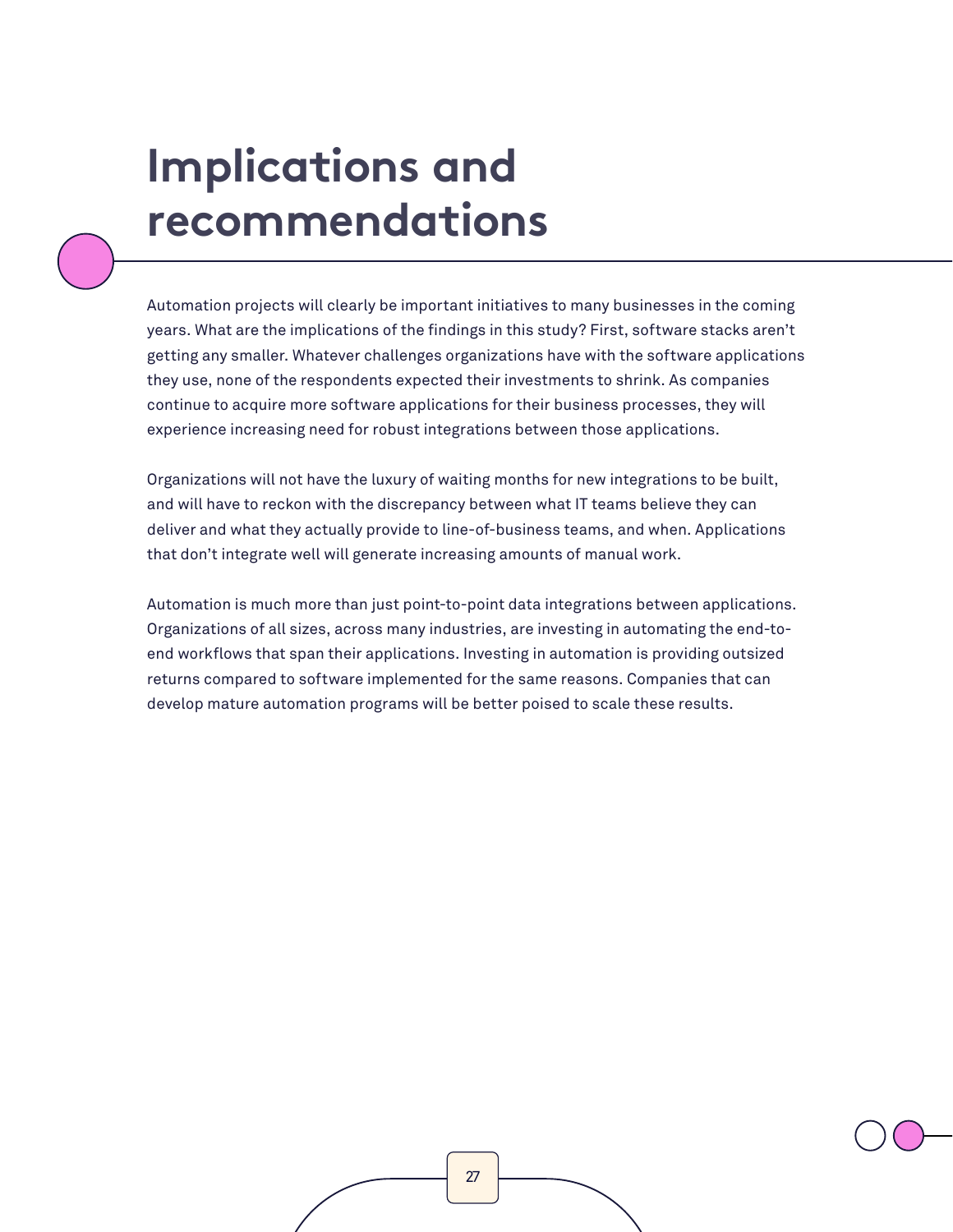### How can organizations address their future automation needs?

#### **1. Evaluate the breadth of your software stack**

Put simply, your teams have a lot of software. The shift of software "ownership" from IT to line-of-business has led to a massive improvement in usability and relevance of business software, but it has also led to application bloat. According to survey respondents, only half of the applications they use are providing a positive ROI. There may be opportunities to consolidate and simplify.

#### **2. Identify manual process pains**

Every organization and team has painful manual processes. 60% of survey respondents spend more than three hours a week simply shuttling data between applications. However, each instance of painful manual work represents an opportunity to improve both employee productivity and satisfaction. Prioritize these workflows as candidates for automation.

#### **3. Start automating (more)**

Odds are you're already doing this at some level, but even ad-hoc automation projects show significant results. More than 50% of organizations with relatively immature automation programs reported that their projects were very effective at improving employee productivity.

#### **4. Invest in maturity and scale**

Lack of resources and budget are the biggest impediments to automation success. Organizations also struggle with what to automate once they've solved their most immediate pain points. Mature approaches take a continuous approach to automation. They establish programs specifically focused on automation, and they invest in tooling that lets line-of-business teams build and manage automation themselves, rather than having to rely on scarce development resources outside of their organization, such as separate IT departments.